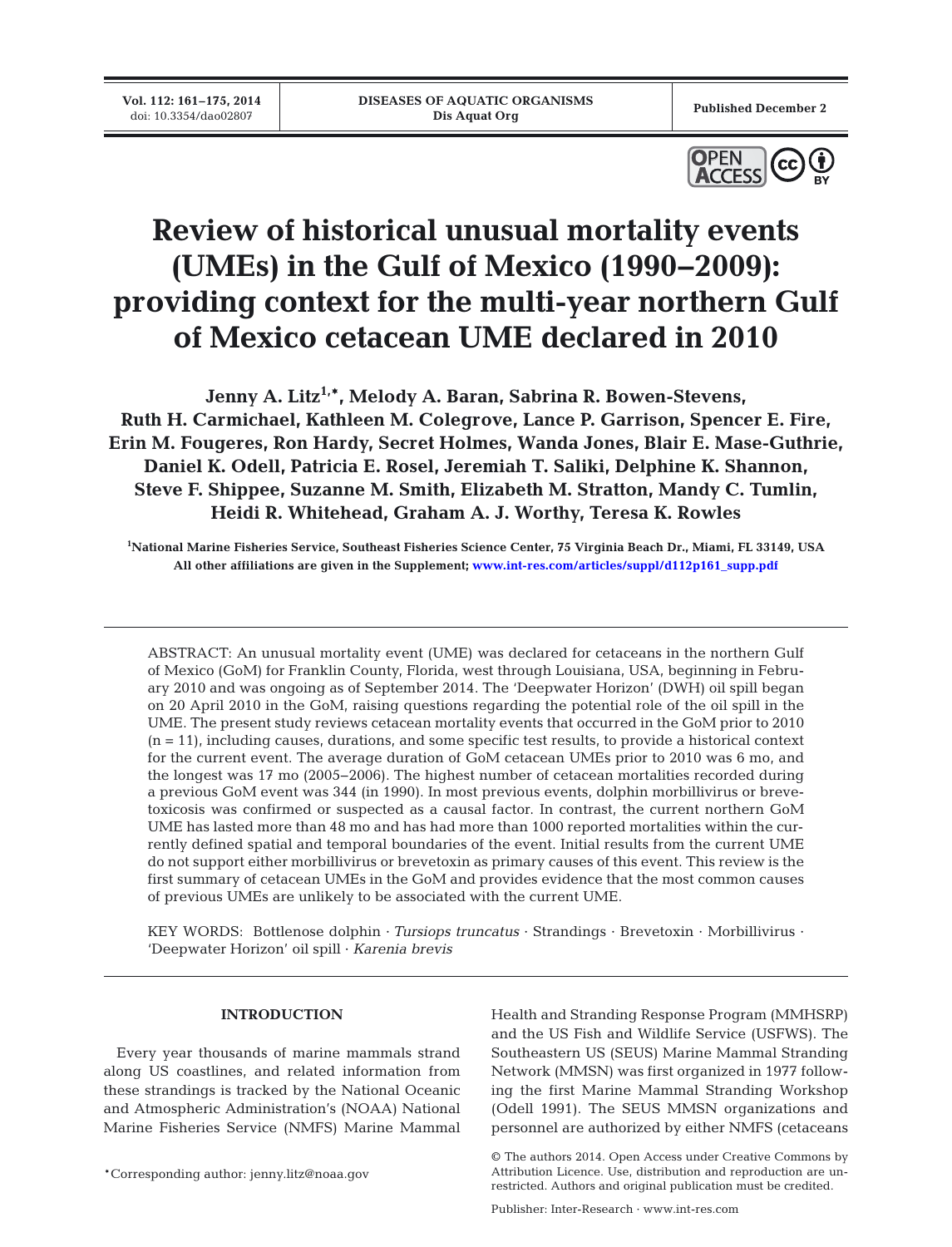and pinnipeds) or the USFWS (manatees) to respond to and collect data from stranded marine mammals. Routine data collection from strandings enables the critical development of baselines that are necessary to accurately detect and investigate emerging or unusual events.

Unusual mortality events (UMEs) are defined under the Marine Mammal Protection Act (16 U.S.C. 1421h) as stranding events that are unexpected, involve a significant die-off of any marine mammal population, and demand immediate response. Seven criteria are used to determine whether a mortality event is 'unusual,' including higher than expected numbers of stranded marine mammals in a given time and location (NMFS OPR 2013a). For strandings in the Gulf of Mexico (GoM), 'higher than expected' is typically defined as 2 standard deviations above the mean stranding rate for the time period of interest (e.g. monthly or annual). UMEs are declared based upon comparisons to historical data, review and recommendation by a federally appointed Working Group for Marine Mammal Unusual Mortality Events (WGMMUME), and input from NMFS, USFWS, and the Marine Mammal Commission. The Working Group has been operational and the review and recommendation process has been in place since 1991 (Gulland 2006).

On 13 December 2010, a UME was declared for cetaceans in the northern GoM (hereafter abbreviated as NGUME) with a retrospective start date of February 2010 (NMFS OPR 2013b). At the time of declaration, boundaries for this event were defined as Franklin County, Florida, west to the Louisiana/

Texas state line (Fig. 1). The majority (87%) of stranded cetaceans recovered during this UME have been common bottlenose dolphins *Tursiops truncatus*, hereafter referred to as bottlenose dolphins. The 'Deepwater Horizon' (DWH) oil rig explosion occurred off the coast of Louisiana on 20 April 2010, leading to the largest oceanic oil spill in US history and raising questions as to whether the spill and/or response activities contributed to the magnitude and duration of the NGUME. As part of the investigation into the causes of the NGUME, a review was conducted of 10 previously declared cetacean UMEs in the GoM plus a well-documented 1990 mortality event in the GoM (Hansen 1992). While the 1990 mortality event was technically not a UME due to its pre-dating the formal UME program, it is treated as a historical UME throughout the manuscript. Although the NGUME was still ongoing as of September 2014, comparisons of the first 4 yr of the NGUME to historical events provide useful insights to inform the ongoing NGUME investigation.

## **METHODS**

## **Data sources**

For each stranding reported to the Stranding Network, the authorized responding agency is required to complete a Marine Mammal Stranding Report – Level A data form (NOAA Form 89-864; OMB No. 0648-0178; form available at www. nmfs. noaa. gov/ pr/pdfs/health/levela.pdf) for each stranded animal. Level A data include details of each stranding (e.g. species, date, stranding location, carcass condition, sex, length, examiner, signs of human interaction). For some of the events, particularly earlier ones, a complete listing of specific individual animals included in the event is not available. In these cases, Level A stranding records were extracted from the NOAA MMHSRP National Database (1996−2009) or the SEUS Historical Stranding Database (1990−1995) based on the temporal and geographic boundaries described for the event. In addition to the NOAA MMHSRP database, data from the NGUME are also maintained in a separate, more detailed, Microsoft Access database housed at the NMFS Southeast Fisheries Science Center (SEFSC) in Miami, Florida.



Fig. 1. Historical Gulf of Mexico mortality events (1990−2009) and the northern Gulf of Mexico unusual mortality event (NGUME). The geographic extent of each event is color coded to match the event title. CWF: central west Florida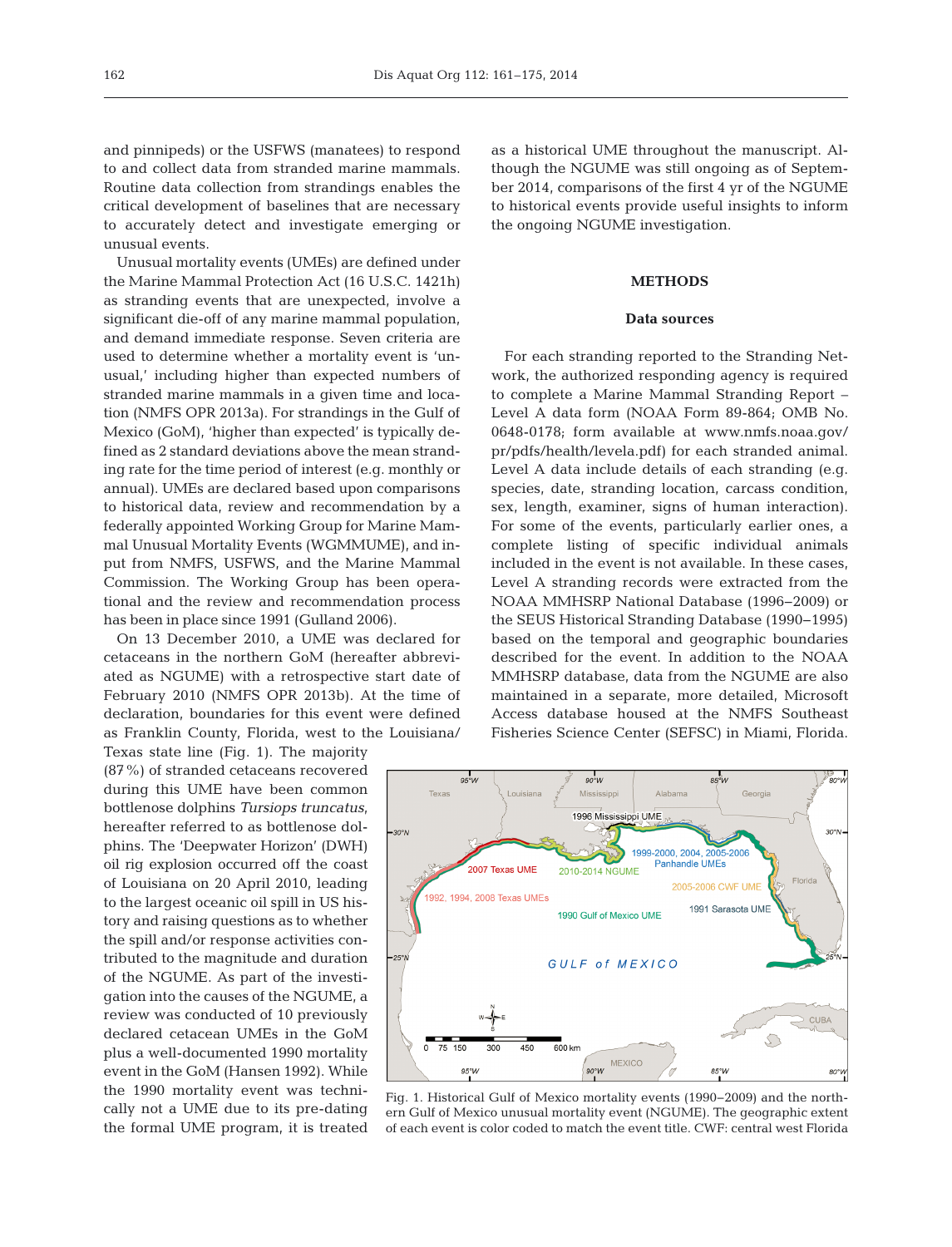The final data used in this paper were extracted from the databases on 2 September 2014 and data up through June 2014 are included.

In addition to Level A data, peer-reviewed publications and published reports related to GoM cetacean UMEs were reviewed (e.g. Hansen 1992, Lipscomb et al. 1996, NOAA 2004, Gulland 2006, Fire et al. 2011, Twiner et al. 2012). Unpublished data (including draft UME reports) housed at the NMFS SEFSC were also reviewed. Information gathered from these sources include the total number of reported strandings per event, geographic distribution, concurrent die-offs of other species, event duration, key diagnostic test results, and confirmed or suspected etiologies.

A Texas UME involving 126 bottlenose dolphins that occurred from November 2011 to March 2012 (concurrent with a portion of the NGUME) was ex cluded from our review. Due to epidemiology, short duration, and information provided from the network at the time of consultation, the WGMMUME recommended that the Texas event be considered a separate event (NMFS OPR 2013c). Therefore, the data on the Texas event were not included in either the historical (up to 2009) or NGUME datasets for the analyses described here. The investigation into the Texas event was in progress at the time of this publication.

For all events, Level A records were used to calculate the percent females (defined as total number of females divided by total number of animals with known sex, unknown sex excluded) and percent perinates in season (Table 1). Percent perinates was defined as number of bottlenose dolphins with a total body length of less than 115 cm that stranded be tween January and April divided by the total number of bottlenose dolphins with a known total length stranded during the same time period. Data from 2007 on included a field for partial carcasses, allowing us to exclude partial carcasses from the percent perinate calculation. Data prior to 2007 did not have this field available. The percent perinates represents the proportion of mortalities occurring during the final stages of pregnancy and immediately following birth. The length used to define perinates (115 cm) was selected based on previously established length at birth estimates (98−103 cm for females, 100− 107 cm for males) from the north-central GoM (Mattson et al. 2006). Historically, there is a peak in perinate strandings in the GoM between January and April (Hansen 1992, Mattson et al. 2006). From 1990 to 2009, an average of 85% of annual perinate strandings occurred between January and April of each year. Therefore, we restricted the perinate calculation to January to April to normalize for events that extended year round and therefore would have a lower prevalence of perinates.

# **Diagnostic tests for detecting marine biotoxins and dolphin morbillivirus**

This manuscript includes results from past UME investigations using analytical methods that may have changed over the years. Citations for results and methods used for both biotoxin screening and morbillivirus testing for each historical event are included in Table S1 in the Supplement (www.int-res.com/ articles/suppl/d112p161\_supp.pdf). For those events where morbillivirus or biotoxin results were available, the percent of positive cases was calculated as the number of positive cases divided by the total number of cases tested (Table 1). Methods for biotoxin analyses historically have included enzymelinked immunosorbent assays (ELISA), receptor bind ing assays (RBA), and/or liquid chromatography/ mass spectrometry (LC-MS) (Naar et al. 2002, Flewelling et al. 2005, Maucher et al. 2007, Fire et al. 2008). For the NGUME, brevetoxin (PbTx) was de tected using the ELISA method according to Maucher et al. (2007) and Fire et al. (2011) and/or the LC-MS method according to Fire et al. (2008). Samples were analyzed for the presence of domoic acid by tandem mass spectrometry coupled with LC-MS/ MS (Fire et al. 2011). Analysis for okadaic acid and its 2 congeners also followed methods outlined by Fire et al. (2011). Screening for saxitoxins was conducted using both RBA and LC-MS (Fire et al. 2012).

Methods for morbillivirus analysis have also changed during the years covered in this evaluation. Stranded bottlenose dolphins from historical UMEs were tested for morbillivirus using the polymerase chain reaction (PCR), immunohistochemical staining (IHC), and/or ELISA (Duignan et al. 1996, Lipscomb et al. 1996, Saliki & Lehenbauer 2001). Samples from paraffin blocks or frozen tissues were tested via PCR and IHC using the methods of Lipscomb et al. (1994). Morbillivirus screening for the NGUME was performed using a nested PCR method as described by Sierra et al. (2014).

#### **Identification of** *Tursiops truncatus* **ecotypes**

Two distinct ecotypes of bottlenose dolphins have been identified in the western North Atlantic and GoM, viz. a smaller coastal ecotype and a larger offshore ecotype (Mead & Potter 1995, Vollmer 2011).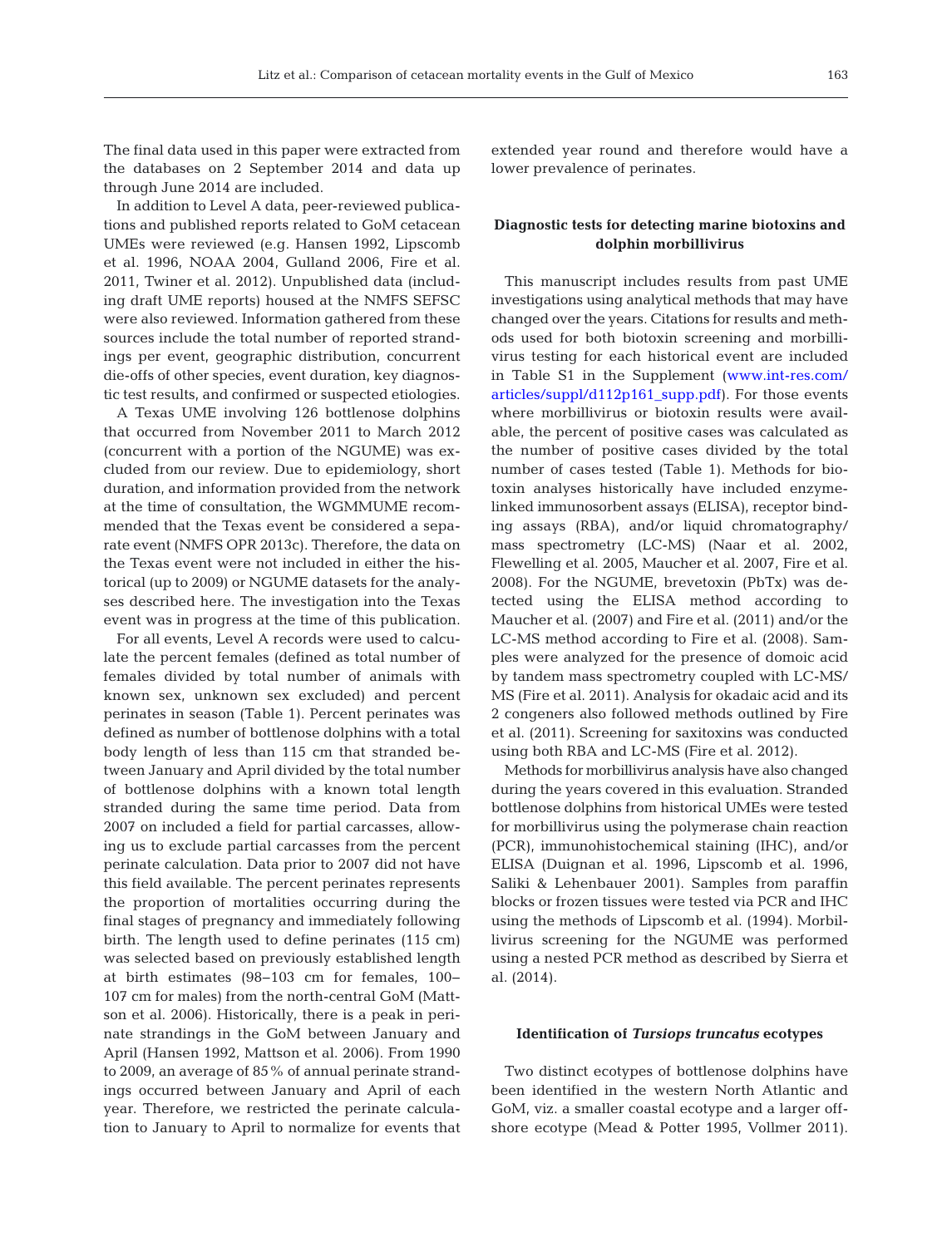was calculated for bottlenose dolphins *Tursiops truncatus* (Tt) as the number of females divided by the total number of known sex. Percent (%) perinates in season (January to April) was calculated as the number of bottlen Table 1. Summary of historical (1990–2009) unusual mortality events (UMEs) in the US Gulf of Mexico compared to the on-going northern Gulf of Mexico unusual mortality event (NGUME), including duration, total number of stranded cetaceans included, geographic distribution, key demographics, and suspected or confirmed etiology. Percent (%) females known whole body length. 'Unknown' is listed when data could not be found and it was unclear whether data existed or were never collected. TX: Texas; AL: Alabama; MS: Table 1. Summary of historical (1990−2009) unusual mortality events (UMEs) in the US Gulf of Mexico compared to the on-going northern Gulf of Mexico unusual mortality event (NGUME), including duration, total number of stranded cetaceans included, geographic distribution, key demographics, and suspected or confirmed etiology. Percent (%) females was calculated for bottlenose dolphins *Tursiops truncatus* (Tt) as the number of females divided by the total number of known sex. Percent (%) perinates in season (January to April) was calculated as the number of bottlenose dolphins with an estimated or actual whole body length of <115 cm divided by the total number of bottlenose dolphins with a Mississippi; FL: Florida; LA: Louisiana; na: not applicable (outside of season); HAB: harmful algal bloom

Mississippi; FL: Florida; LA: Louisiana; na: not applicable (outside of season); HAB: harmful algal bloom

| Year             | Reported<br>duration                             | Total   | Geographic<br>distribution          | Female<br>Tt $( \% )$ | Perinate<br>Tt $(%)$                                          | Concurrent die-off<br>of other species | % morbillivirus positive<br>(no. positive/total)  | % brevetoxin positive<br>(no. positive/total) | confirmed cause<br>Suspected or                                                  |  |
|------------------|--------------------------------------------------|---------|-------------------------------------|-----------------------|---------------------------------------------------------------|----------------------------------------|---------------------------------------------------|-----------------------------------------------|----------------------------------------------------------------------------------|--|
| 1990             | Jan-May<br>$(5 \text{ mo})$                      | 344     | Gulf of Mexico                      | 48                    | 17                                                            | $\tilde{z}$                            | Not tested                                        | Brevetoxin assay on<br>water inconclusive     | weather & morbillivirus<br>Undetermined, cold<br>suspected                       |  |
| 1991             | July-Dec<br>$(6 \text{ }\mathrm{mo})$            | 31      | Charlotte - Manatee<br>County, FL   | 42                    | na                                                            | Unknown                                | Not tested                                        | 100 (15 archived samples<br>were positive)    | biotoxin suspected<br>Undetermined,                                              |  |
| 1992             | Jan-May<br>$(5 \text{ mo})$                      | 119     | Bay area, TX<br>Matagorda           | 42                    | 4                                                             | Yes (birds<br>and fish)                | event live capture)<br>24 (serology-post          | Water and fish tested<br>were negative        | Undetermined, low salinity,<br>& morbillivirus suspected<br>agricultural runoff, |  |
| 1994             | Dec 93-May 94<br>$(6 \text{ mo})$                | 240     | TΧ                                  | 36                    | 26                                                            | $\mathsf{S}^{\mathsf{o}}$              | AL & MS: 60 (6/10)<br>TX: 62 (29/47);             | Unknown                                       | Confirmed morbillivirus                                                          |  |
| 1996             | Nov-Dec 1996<br>$(2 \text{ mo})$                 | 31      | SM                                  | 25                    | na                                                            | Yes (birds<br>and fish)                | Not tested                                        | Not tested but blooms<br>present in the area  | Undetermined biotoxin<br>suspected                                               |  |
| 1999-<br>2000    | Aug 99-May 00<br>$(9 \text{ mo})$                | 162     | FL Panhandle                        | 42                    | ග                                                             | Yes                                    | $0\ (0/11)$                                       | 52 (13/25)                                    | Confirmed biotoxin                                                               |  |
| 2004             | Mar-Apr<br>$(2 \text{ mo})$                      | 107     | FL Panhandle                        | 44                    | 6                                                             | Yes                                    | 0(0/24)                                           | 100 (39/39)                                   | Confirmed biotoxin                                                               |  |
| $2005 -$<br>2006 | July 05-Nov 06<br>$(17 \text{ mo})$              | 190     | Central west FL                     | 47                    | S                                                             | Yes                                    | 0(0/28)                                           | 53 (42/79)                                    | Confirmed biotoxin                                                               |  |
| $2005 -$<br>2006 | Sept 05-Apr 06<br>$(8 \text{ mo})$               | 93      | FL Panhandle                        | 53                    | 4                                                             | Yes                                    | 1 with negative serology<br>1 negative by PCR and | 93 (38/41)                                    | Confirmed biotoxin                                                               |  |
| 2007             | 27 Feb-27 Mar<br>$(1 \text{ mo})$                | 66      | Northeast TX (61),<br>west LA $(5)$ | 24                    | 47                                                            | Yes (fish)                             | 0(0/7)                                            | $0 (0/8)^a$                                   | Undetermined                                                                     |  |
| 2008             | 1 Feb-31 Mar<br>$(2 \text{ mo})$                 | 113     | TΧ                                  | 38                    | 44                                                            | bed closures<br>Shellfish              | Not tested                                        | 17 (1/6) <sup>a</sup>                         | Undetermined                                                                     |  |
| $2010 -$<br>2014 | Feb 2010-<br>$(48 \text{ mo} +)$<br>puropuo      | $>1000$ | FL Panhandle,<br>AL, MS, LA         | 40                    | 23 (2010)<br>49 (2011)<br>34 (2013)<br>36 (2012)<br>45 (2014) | early in 2010<br>Fish kills            | 15 (7/46 by PCR)                                  | $12 (6/50)^a$ at low levels                   | Undetermined                                                                     |  |
|                  | aSee the 'Results' section for other HAB results |         |                                     |                       |                                                               |                                        |                                                   |                                               |                                                                                  |  |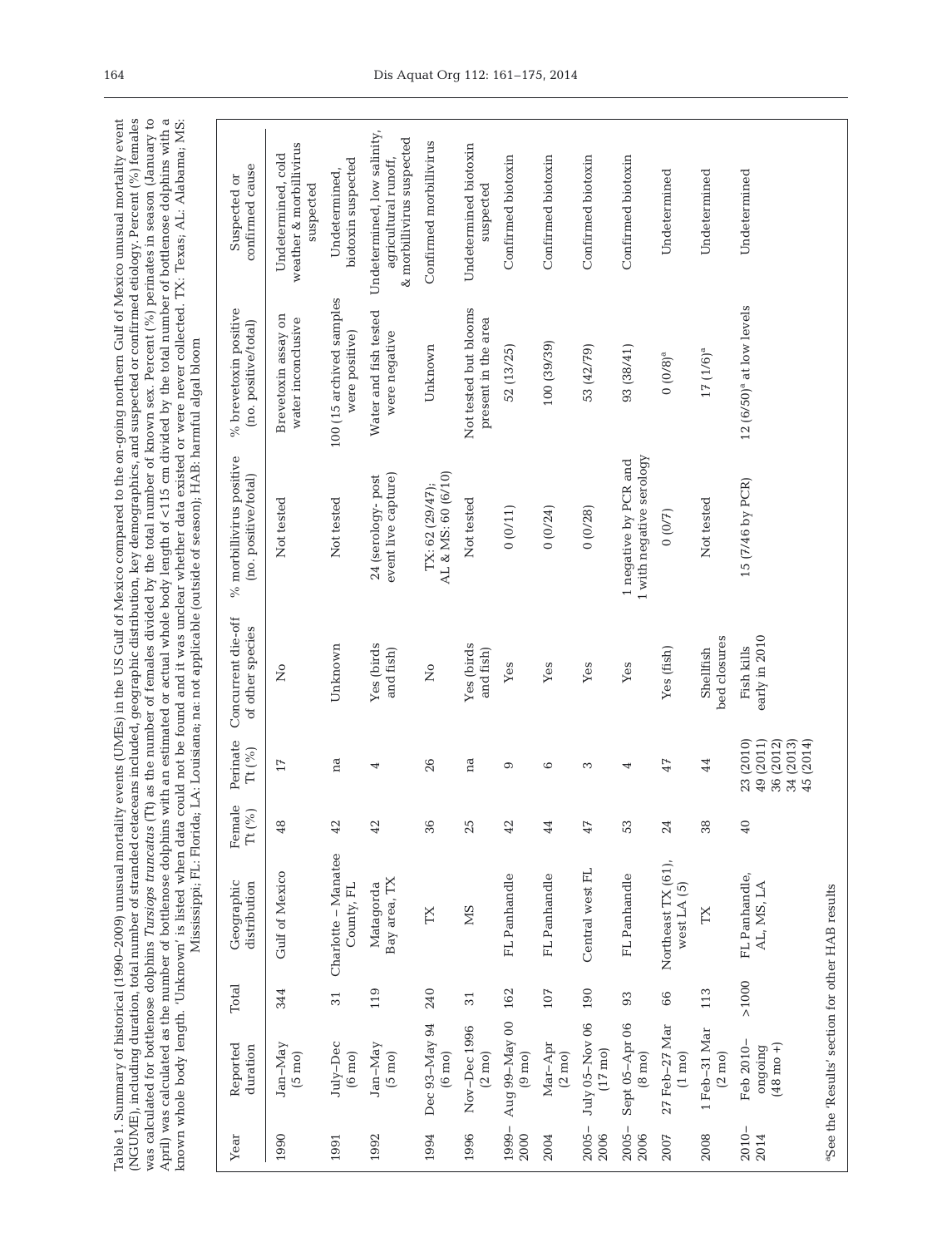Stranded bottlenose dolphins from the NGUME and several previous UMEs were identified to ecotype using DNA sequencing of the mitochondrial DNA control region following Rosel et al. (2009) using primers L15824 (Rosel et al. 1999) and H16498 (Rosel et al. 1994). For highly decomposed animals that yielded very poor quality and quantity DNA, 2 smaller, overlapping fragments were amplified and sequenced using the primers L15824 paired with H16081 (Vollmer 2011) and L16061 (Tolley & Rosel 2006) paired with H16498, or through nested PCR reactions. All resultant sequence data were compared to reference sequences to identify each sample to species (e.g. Ross et al. 2003).

## **RESULTS**

#### **Historical review of cetacean GoM UMEs**

The geographic extent of each event is shown in Fig. 1. Key demographic, brevetoxin, and morbillivirus data are provided for each of the historical GoM UMEs (1990−2009) and the NGUME (Table 1). Bre vetoxin results are included in the table because of their role in past GoM UMEs. Results of other bio toxin testing when available are listed in the summaries of each event below.

## **1990 GoM bottlenose dolphin die-off**

Prior to the official start of the UME program in 1991, a large die-off of bottlenose dolphins ( $n = 344$ ; Fig. 1) occurred in the GoM (Florida through Texas) from January through May 1990 (Hansen 1992). Proportionally fewer young animals (<140 cm body length) stranded in 1990 than in previous years (Hansen 1992). While the majority of carcasses were in moderate to advanced states of decomposition, 32 carcasses were suitable for complete necropsies, 13 clinical necropsy reports were available, and histopathology was completed for 5 animals (Hansen 1992). Forty liver samples were analyzed for brevetoxin using assays available at the time; however, those assays were in the early stages of development and results were considered inconclusive (Hansen 1992). Morbillivirus testing was not conducted for this event. Additionally, cold weather-related fish kills in Texas preceded the event (Miller 1992), but examinations of 38 whole dolphin stomachs showed no significant difference in food habits (stomach fullness and prey type) compared to a previous study in the same area in 1986−1987 (Hansen 1992). Using only the Texas data, a significant correlation was found between abnormally low December and January sea surface temperatures (1986−1990) and the following spring stranding peaks. The importance of this relationship could not be determined due to the short duration of the available dataset (Hansen 1992). No conclusive cause was identified for this event (Hansen 1992), but based on serum neutralization tests conducted in the GoM after this event, there was strong suspicion that it was related to the emergence of morbillivirus on the east coast of the US (Duignan et al. 1996). In addition, a review of available histopathology reports found pathologies suggestive of morbillivirus, including pan-lymphoid depletion, opportunistic bacterial and fungal septicemia, and disseminated infections (R. Ewing pers. comm.), which also suggest that morbillivirus may have contributed to this mortality event.

#### **1991 Sarasota, Florida UME**

Thirty-one bottlenose dolphins stranded along the central west coast of Florida (Charlotte, Sarasota, and Manatee Counties) from July to December 1991. The event peaked in September when 11 dolphin strandings were reported. There was a concurrent *Karenia brevis* bloom along the Florida coast. Archived tissues from 15 animals were tested retrospectively for brevetoxin, and all were above the limit of detection  $(>5 \text{ ng } q^{-1} \text{ PbTx})$ , and for 9 cases, red tide intoxication was determined to be contributory to or the primary cause of death (Fauquier et al. 2007). No dolphins were tested for morbillivirus. Although the official cause of the event was undetermined (Gulland 2006, NMFS OPR 2013a), the high number of cases that retrospectively tested positive for brevetoxin and had indications of red tide intoxication suggest that biotoxins may have contributed to the event.

#### **1992 Texas UME − Matagorda Bay area**

More than 260 cetaceans stranded in Texas in 1992, 119 of which were bottlenose dolphins that stranded in the Matagorda Bay area (Matagorda, Calhoun, and Aransas Counties) between January and May 1992. More than 94% of the animals had moderate or advanced decomposition, preventing analysis for virology, microbiology, histopathology, and organic contaminants. Skin lesions in the form of 'a gray, pasty substance and severe skin blisters' were found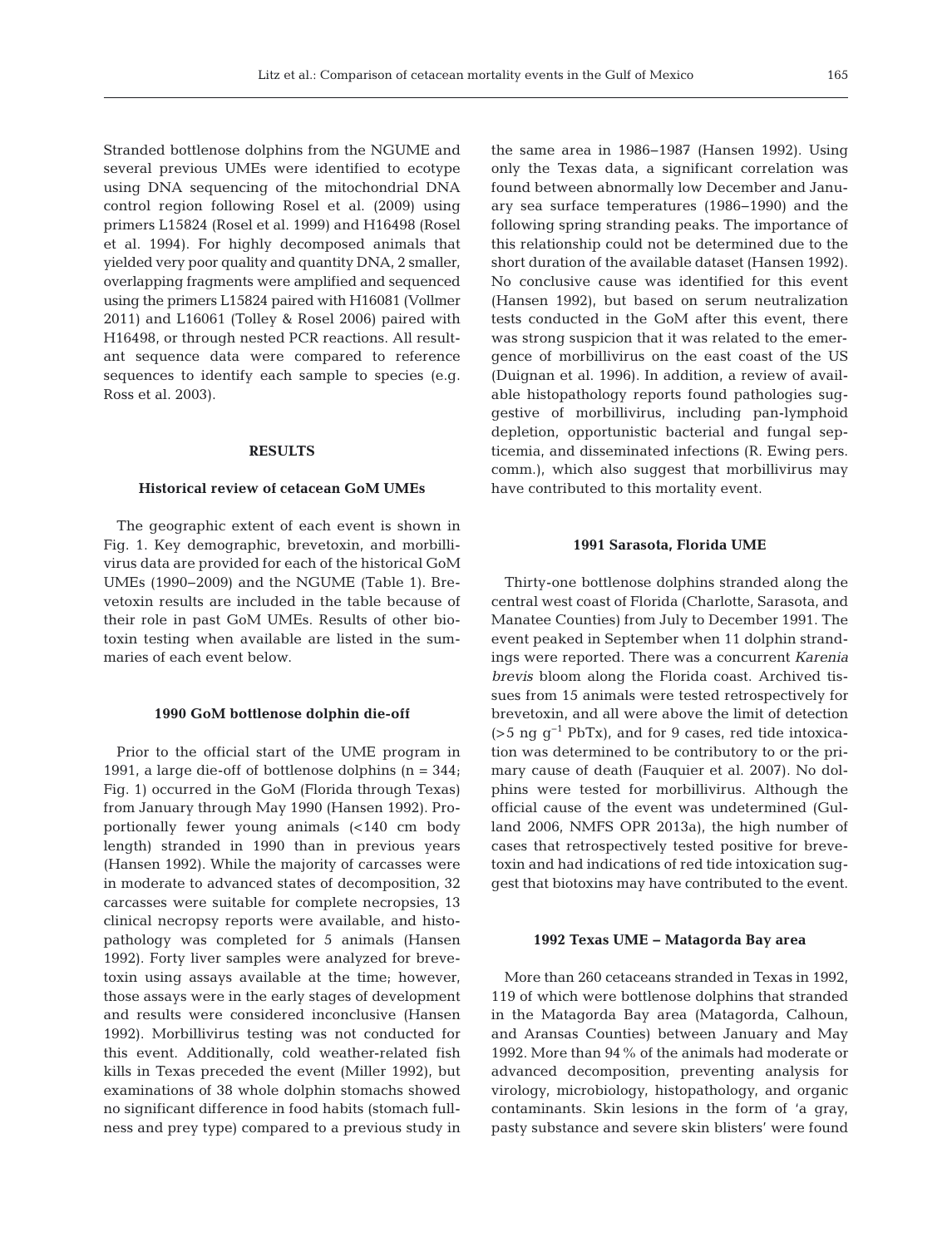on some of the animals (Colbert et al. 1999, p. 8). No dolphin samples were tested for biotoxins or morbillivirus. However, analysis of surface water and finfish were negative for brevetoxins and domoic acid, icthyotoxicity tests exposing sheepshead minnows to extracts of water and finfish were negative, oysters tested for domoic acid were negative, and phytoplankton tows in the area found no evidence of harmful phytoplankton species (Colbert et al. 1999). A live capture health assessment involving 36 dolphins was conducted in July 1992 in the area where the mortalities occurred (Sweeney 1992). A retrospective study found that 24% of the captured dolphins were seropositive for morbillivirus antibodies, indicating previous exposure (Duignan et al. 1996). Additionally, the strandings occurred mainly in an inshore bay system and coincided with a fish and bird die-off. The dolphin mortalities also coincided with record rainfall from December 1991 to April 1992. This rainfall re duced salinity in the bays and contributed to elevated concentrations of pesticides, presumably from increased runoff (Colbert et al. 1999). While the cause of the event was undetermined (NMFS OPR 2013a), the record rainfall leading to low salinity combined with pesticide runoff and morbillivirus exposure were thought to be possible contributing factors (Duignan et al. 1996, Colbert et al. 1999).

## **1994 Texas UME**

A total of 236 bottlenose and 4 unidentified dolphin strandings were reported in Texas from December 1993 through May 1994, with more than 165 stranded in March and April 1994 (Table 1). The majority of the strandings were reported between the beaches of Matagorda Bay and the Texas/Louisiana state line (Worthy 1998). A high proportion of carcasses was severely decomposed (50−70% per month compared to 35% typically; Worthy 1998). Some of the decomposed carcasses were found on the day after a beach survey, suggesting that animals were dying offshore and then floating for days before stranding (Worthy 1998). Biotoxin testing was not conducted. Complete necropsies were not performed due to advanced decomposition; however, samples of frozen lung collected from 57 dolphins were tested for morbillivirus by RT-PCR (Lipscomb et al. 1996). Morbilliviral RNA was detected in 29 lung tissues tested, while nucleic acids from 10 could not be amplified due to decomposition. Therefore, 62% (29/47) of the Texas dolphins that could be evaluated for morbillivirus using RT-PCR were positive (Lipscomb et al. 1996). In addition, 10 dolphins from Alabama and Mississippi were examined histologically, and 6/10 had lesions highly characteristic of morbillivirus. Five of those were positive by IHC and all 6 were PCR positive (Lipscomb et al. 1996). Lipscomb et al. (1996) concluded there was evidence for an extensive morbilliviral epizootic of bottlenose dolphins in the GoM with a westward spread of the virus. Infectious disease, specifically morbillivirus, was determined to be the cause of this event (Gulland 2006, NMFS OPR 2013a).

#### **1996 Mississippi UME**

Thirty-one bottlenose dolphins stranded in Mississippi during November through December 1996. This event may have started in the Panhandle of Florida on 30 October 1996 and also included several dead dolphins reported in Alabama and Louisiana (MMC 1996). No common pathological conditions were found in the necropsied dolphins (MMC 1996). Samples were not tested for biotoxins or morbillivirus. However, stranding records and WGMMUME meeting notes mentioned a red tide in the area with *K. brevis* cell counts >13 million cells l<sup>−1</sup> on 20 November at Cat Island, Mississippi. The largest number of strandings occurred a few days after the bloom peak in late November. Additionally, oyster beds were closed to harvesting, and fish and bird mortalities were also reported during this event (MMC 1996). While the cause of this event was undetermined, these mortalities were suspected to be related to brevetoxicosis (MMC 1996, NOAA 2004, Gulland 2006, NMFS OPR 2013a).

## **1999−2000 Panhandle of Florida UME**

Between 5 August 1999 and 20 May 2000, 162 cetaceans (150 bottlenose dolphins) stranded in the Florida Panhandle between Franklin County and Escambia County. All 68 bottlenose dolphins examined using mitochondrial DNA sequence data were of the coastal ecotype. Gross necropsy and histological data were available for 60 bottlenose dolphins. No consistent gross or microscopic lesions were detected, and most dolphins were in good nutritional condition. Lung samples from 11 dolphins tested for morbillivirus by RT-PCR were negative. Samples from 52% (13/25) of dolphins analyzed for brevetoxins had detectable levels of toxins (Twiner et al. 2012). The majority of tissues tested were liver and kidney. Stomach content samples from 4 dolphins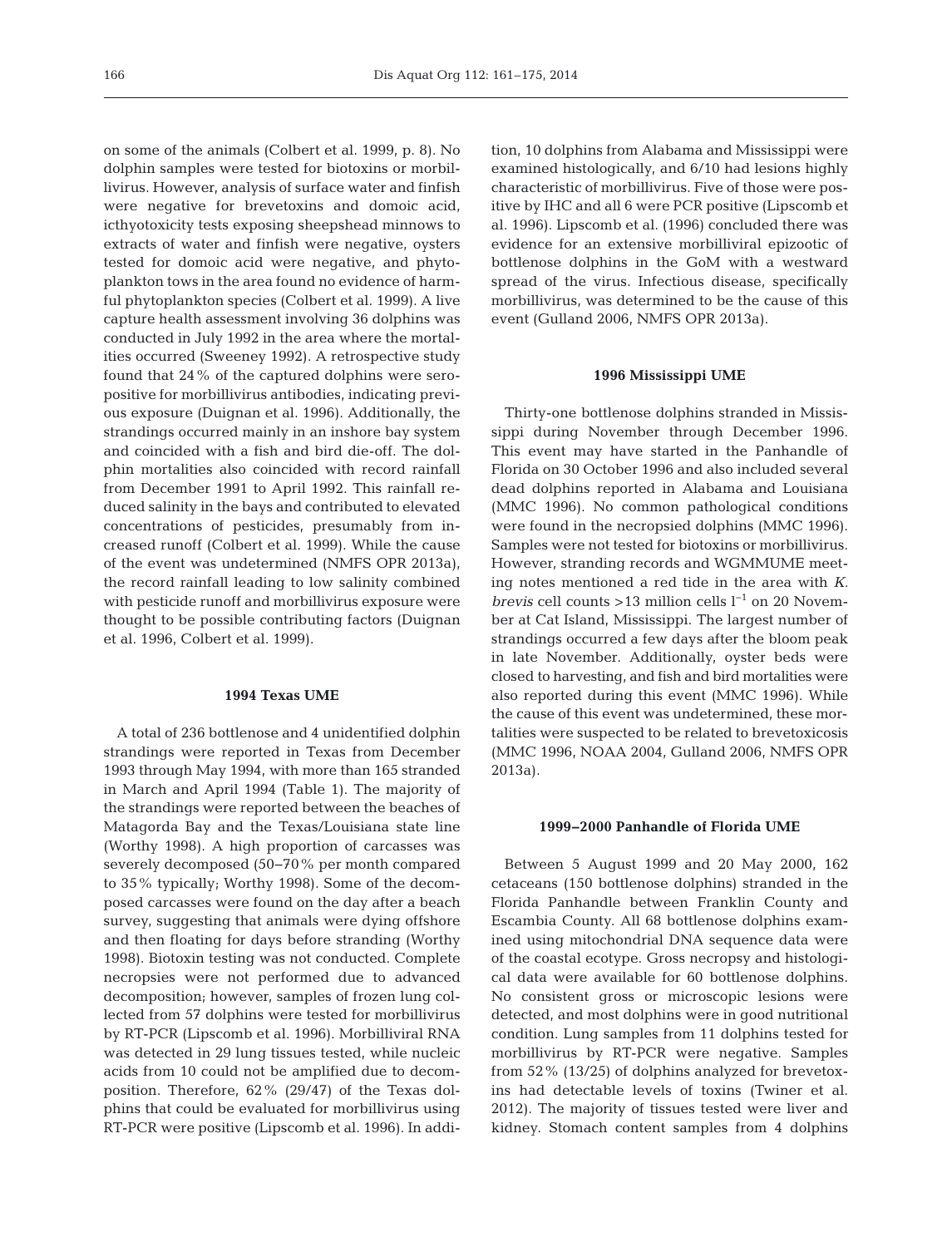were tested and had the highest brevetoxin concentrations ranging from 53 to over 500 ng  $q^{-1}$ . Highdensity *K. brevis* blooms were consistently detected in the Panhandle bays and coastal waters between August 1999 and January 2000, and fish kills were also reported in the Panhandle between August and December 1999 (Twiner et al. 2012). The bloom was first detected in the east (Apalachicola Bay then St. Joseph Bay) before moving west into St. Andrew Bay and Choctawhatchee Bay (Twiner et al. 2012). Similarly, there appeared to be a temporal east to west spread in dolphin mortalities, with most strandings around St. Joseph Bay in August and September, followed by an increasing number of strandings in Choctawhatchee Bay by December 1999 and an increase around Pensacola Bay towards the end of the UME. The determined cause of this UME was brevetoxicosis (Gulland 2006, NMFS OPR 2013a).

## **2004 Panhandle of Florida UME**

The 2004 Panhandle UME differed from the 1999− 2000 event in that it spanned just 34 d (10 March to 13 April) and included 107 dolphins (105 bottlenose dolphins, 2 unidentified dolphins). Thirty-one dead bottlenose dolphins stranded within the first 4 d. While the geographic boundaries of the declared UME were the same as the 1999−2000 UME (Franklin to Escambia Counties), this event was much shorter in duration, and 66% of the strandings occurred in Gulf County primarily in St. Joseph Bay. Of 65 bottlenose dolphins examined using mitochondrial DNA sequence data, all were of the coastal ecotype. Necropsies were conducted on 46 animals, and 35 were examined histologically. No consistent lesions or evidence of infectious disease were identified (Twiner et al. 2012, NMFS unpubl. data). Most of the animals were considered to be in good nutritional condition; however, a few were considered to be thin (Gaydos 2006). The majority of stomachs were distended with undigested or partially digested contents, suggesting that the dolphins had gorged prior to death. Menhaden was the dominant prey species in at least 50% of the 28 stomachs examined (NOAA 2004). Viral testing, including tests for morbillivirus, was negative (NOAA 2004, Gaydos 2006). Tissues from 39 dolphins were analyzed for brevetoxins using multiple methods, and 100% of dolphins tested had high levels of brevetoxin in their stomach contents (54 to 29126 mg PbTx-3 ml−1 gastric fluid; Twiner et al. 2012). In addition, trace levels of domoic acid were found in the stomach contents, blood, and urine samples of 88% (8/9) of dolphins tested; however, the significance of these trace levels is unclear (Twiner et al. 2012). Satellite imagery indicated elevated chlorophyll levels in the UME area from 9 to 11 March 2004, but a *K. brevis* bloom was not detected. It was suggested that there may have been a bloom, possibly sub-surface, prior to the event that went undetected (NOAA 2004, Twiner et al. 2012). Several fish kills were reported in the area between March and early May, and fish collected (both live and from fish kills) from St. Joseph Bay throughout March tested positive for brevetoxin (NOAA 2004, Flewelling et al. 2005). While no *K. brevis* bloom was detected, the presence of toxin in fish and results of the dolphin stomach content ana lysis suggest there was an undetected bloom. The determined cause of this UME was brevetoxicosis (Gulland 2006, NMFS OPR 2013a).

## **2005−2006 central west Florida (CWF)**

The 2005−2006 CWF multi-species UME (CWF UME) included 132 manatee strandings between March 2005 and December 2006 and 190 dolphin strandings (166 bottlenose dolphins, 23 unidentified dolphins, 1 *Stenella frontalis)* between July 2005 and November 2006. The area of the UME was defined as Collier County north to Levy County, Florida. As this paper is concerned with cetaceans that were affected during this event and not manatees, the duration is defined as the 17 mo (July 2005 through November 2006) during which dolphin strandings were high. Of 87 bottlenose dolphin samples examined using mitochondrial DNA sequence data, 6 were of the offshore ecotype and the rest were the coastal ecotype. Full necropsies were performed on 79 fresh dead or moderately decomposed dolphins, and histopathology was performed on 39 dolphins. Overall, there were no consistent necropsy findings. Tissues from 53% (42/79) of dolphins tested were positive for brevetoxin, with the highest concentrations of brevetoxin found in stomach contents (range 6 to 19 000 ng  $g^{-1}$ ; Florida Fish and Wildlife Conservation Commission and National Ocean Service unpubl. data). Twentyeight dolphins were PCR-negative for morbillivirus, and 3 live dolphins admitted into rehabilitation were sero-negative. The CWF UME was associated with a *K. brevis* bloom that began in January of 2005 and persisted into February 2006 along the southwest Florida coast. A subsequent red tide bloom was de tected in late June 2006 immediately southwest of Sanibel Island, Lee County, and persisted through 2006 into 2007. Sea turtle strandings also increased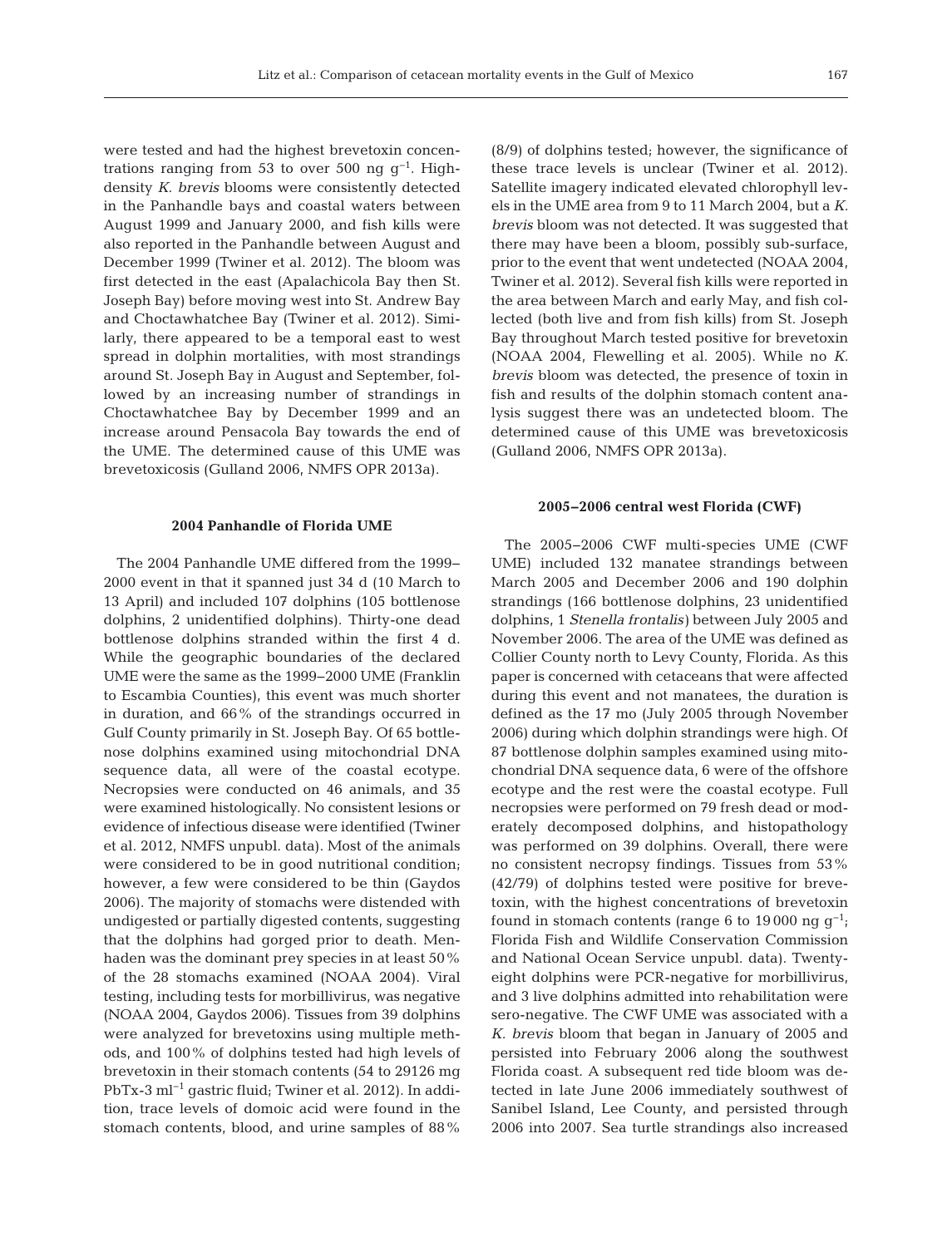in this area during the UME, and die-offs of fish and birds were reported (Gannon et al. 2009, Fauquier et al. 2013a,b).

Cetacean mortalities showed 4 peaks. The first peak from July to November 2005 was characterized by high levels of brevetoxin in the dolphin tissues tested. During the second peak (December 2005 to March 2006), brevetoxin was detected in fewer tissues and at lower concentrations than the first peak, and several animals had skin lesions  $(n = 9)$ . The third peak (July to early August 2006) was characterized by a high prevalence of human interactions, primarily involving ingestion of fishing gear (Powell & Wells 2011). It is hypothesized that secondary effects such as decreased prey availability post-bloom may have negatively impacted animals already in physiological stress (second mortality peak) and may have led to increased human interactions during the third peak as evidenced by alterations in fish communities and human interaction rates (Gannon et al. 2009, Powell & Wells 2011). The last peak (October 2006) was concentrated around Lee County, concurrent with the bloom, and the dolphins tested from this peak again had high brevetoxin concentrations in the tissues tested. The absence of unifying infectious diseases on a population level, results of brevetoxin tissue and gastric content analyses, and spatial and temporal association with the red tide event(s) all support the conclusion that brevetoxin was the primary factor in the increase in dolphin mortalities. The determined cause of this UME was brevetoxicosis (NMFS OPR 2013a).

## **2005−2006 Panhandle of Florida UME**

This mortality event included 93 cetaceans (88 bottlenose dolphins and 5 unidentified species) stranded between September 2005 and April 2006. Similar to previous Panhandle UMEs, the strandings were spread throughout the Panhandle region (Franklin to Escambia Counties); however, unlike the previous events which began around St. Joseph Bay, 54% of the strandings in this event occurred in and around Choctawhatchee Bay (Walton and Okaloosa Counties) to the west. Of 64 bottlenose dolphins examined using mitochondrial DNA sequence data, 2 were of the offshore ecotype and the rest were the coastal ecotype. Necropsies and histopathology were conducted on 44 animals including 3 fetuses. The majority of animals were in good nutritional status except for 6 that were emaciated. There were no consistent findings, although interpretation was hampered by

autolysis. Fish remains were present in all 17 stomachs examined but were mostly digested. Unlike the 2004 UME, dolphin stomachs examined in this event had moderate amounts of contents and a low incidence of clupeids. Brevetoxin was detected in 93% (38/41) of the dolphins tested. Gastric fluids had the highest concentrations (range 20 to 2724 PbTx-3 ng ml<sup>-1</sup>; Twiner et al. 2012). Most dolphins had at least 1 food item in the stomach that tested positive for brevetoxin, although the concentrations were lower than those seen during the 2004 event (Twiner et al. 2012). None of the animals tested were positive for domoic acid (Twiner et al. 2012). Two live-stranded dolphins were sero-negative for morbillivirus (titers less than 4 and less than 8). One of these dolphins also had lung and brain tested by PCR for morbillivirus and was negative. A *K. brevis* bloom was detected as early as September in the Panhandle, with levels in some areas remaining elevated through December 2005 (FWCC 2005, Twiner et al. 2012). Fish kills were also reported in the entire UME area from August 2005 to April 2006, including a concentration of fish mortalities in the Choctawhatchee Bay around Garnier Bayou (FWCC 2013). The determined cause of this UME was brevetoxicosis (NMFS OPR 2013a).

## **2007 Texas and Louisiana UME**

An increase in bottlenose dolphin strandings began on 27 February 2007 and lasted through March 2007 and included 66 dolphins (64 bottlenose and 2 unidentified dolphins) in northeastern Texas and western Louisiana (Brazoria County, Texas, through Cameron Parish, Louisiana). The majority of carcasses were reported in Galveston and Jefferson Counties in Texas. All age classes were represented; however, 47% of strandings were under 115 cm and classified as perinates. Over 90% of the carcasses were moderately to severely decomposed and only 2 were fresh dead. Of 15 bottlenose dolphins examined using mitochondrial DNA sequence data, all were of the coastal ecotype. Tissues submitted for biotoxin analysis included liver, stomach contents, and gastric fluid. All dolphins tested were negative for saxitoxin  $(n = 5)$ and brevetoxin  $(n = 8)$ . Domoic acid was confirmed in 25% of dolphins tested (2/8) at low concentrations in the stomach contents (10−13 ng  $g^{-1}$ ) and while indicative of toxin exposure, was not necessarily confirmatory of cause of death (Fire et al. 2011). Phytoplankton samples collected during the mortality event from the central and southeastern Louisiana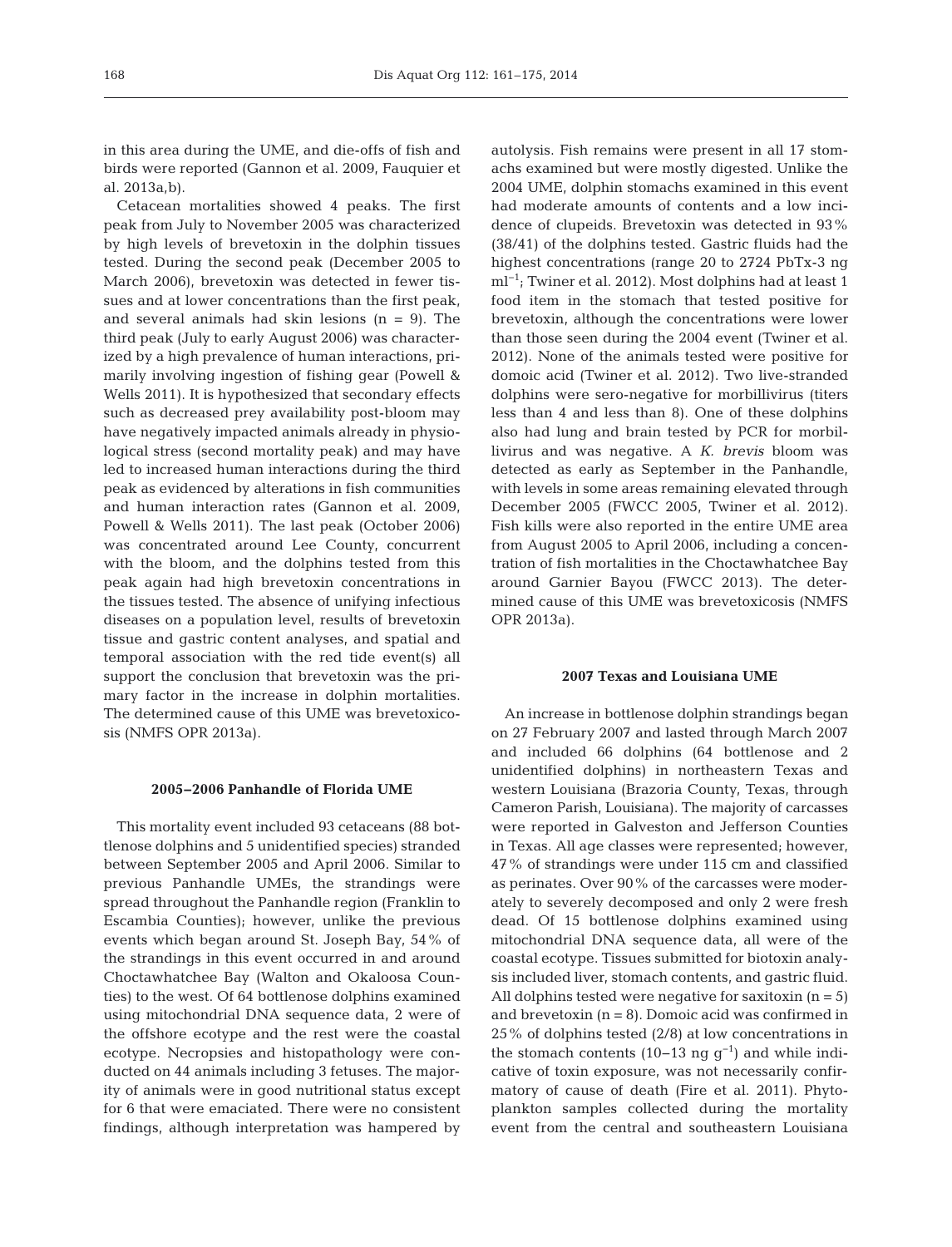coast were found to contain *Pseudo-nitzschia pseudodelicatissima*, a known producer of domoic acid and a common member of the phytoplankton community along this coastline in winter and spring. No toxin analyses on the phytoplankton samples were conducted (W. Morrison et al. unpubl. data). Tissues (primarily lung samples) were submitted from 7 dolphins for morbillivirus testing and all were negative by PCR. Because of the large proportion of perinates stranded in this event, the investigative team suspected that an infectious agent that could lead to late-term abortions or early neonatal death, such as the bacterium *Brucella,* may have been involved. However, that could not be confirmed due to the advanced decomposition of the carcasses and limitations of the available tests at the time. The cause of this event remains undetermined (NMFS OPR 2013a).

## **2008 Texas UME**

The 2008 Texas UME began on 1 February 2008, lasted through 31 March 2008, and involved 113 cetaceans (111 bottlenose dolphins, 1 unidentified dolphin, and 1 melon-headed whale). The majority of strandings occurred in Galveston and Jefferson Counties. A drift analysis indicated that the dolphins that stranded around Galveston in early March likely came from offshore within about 50 km of the coast between Galveston, Texas, and Grande Lake, Louisiana (M. Kinsey pers. comm.). Similarities between the 2007 and 2008 Texas events include the location, time of year, high proportion of perinate strandings (44%), and high proportion of carcasses that were moderately to severely decomposed. Of 75 bottlenose dolphins examined using mitochondrial DNA sequence data, all were of the coastal ecotype. Thirty-

eight percent (3/8) of dolphins tested were positive for domoic acid and okadaic acid in their digestive tract (up to 39 and 10 ng  $g^{-1}$ , respectively; Fire et al. 2011). Seventeen percent (1/6) of dolphins tested for brevetoxins were positive, though at low concentrations, and this may have been indicative of background or subacute exposure (Fire et al. 2011). Similar to the 2007 event, the investigative team suspected that an infectious agent that could lead to late-term abortions or early neonatal death, such as the bacterium *Brucella,* may have been involved due to the high proportion of perinates

stranded. Unfortunately, samples were not tested for morbillivirus or *Brucella* due to loss of these samples during Hurricane Ike in September of 2008 (H. Whitehead pers. comm.). This UME overlapped spatially and temporally with a *Dinophysis* bloom and *Porocentrum* bloom (both known to produce the toxin okadaic acid) and a *Pseudo-nitzschia* bloom (known to produce domoic acid). No *K. brevis* bloom was detected during this event (Fire et al. 2011). Southern Texas bays were closed on 7 March 2008 for shellfish harvesting due to the *Dinophysis* threat (Swanson et al. 2010). While the concentration of each individual toxin in the dolphins was considered to be low, the impacts of chronic low-dose exposure or multiple toxin exposure are unknown. This was the first time exposure to 3 distinct classes of harmful algal bloom toxins was documented during a marine mammal mortality event (Fire et al. 2011). The cause of this event remains undetermined (NMFS OPR 2013a).

## **2010−2014 NGUME**

The NGUME as currently defined includes over 1000 cetacean mortalities and is ongoing as of September 2014 (NMFS OPR 2013b). In recent years, the NGUME area (Franklin County, Florida, through Louisiana) experienced an average of 75 strandings per year (2002 to 2009, previous UMEs excluded; Table 2). The NGUME has exceeded the annual mean plus 2 standard deviations for each of the first 4 yr of the event (2010 to 2013; Table 2). Similar to previous GoM events, the majority of strandings were bottlenose dolphins (87%), and 8% could not be identified to genus. The remaining 5% represented 10 genera: *Balaenoptera, Feresa, Globicephala,*

Table 2. Northern Gulf of Mexico cetacean strandings by year and state (February 2010 to 2013) for the designated northern Gulf of Mexico unusual mortality event (NGUME) area. Data include any strandings with a strand date from 1 February 2010 through 2013 reported before September 2014. 2SD:

2 times the standard deviation; see Table 1 for state abbreviations

| Location                                                                                                                                                       | Historical<br>average (2SD) | 2010<br>(Feb-Dec) | 2011 | 2012 | 2013 | Grand<br>total |  |  |  |
|----------------------------------------------------------------------------------------------------------------------------------------------------------------|-----------------------------|-------------------|------|------|------|----------------|--|--|--|
| FL Panhandle                                                                                                                                                   | $21(27)^a$                  | 33                | 33   | 29   | 26   | 121            |  |  |  |
| AL                                                                                                                                                             | 14 (14)                     | 25                | 59   | 30   | 26   | 140            |  |  |  |
| MS.                                                                                                                                                            | 20(21)                      | 64                | 111  | 49   | 50   | 274            |  |  |  |
| LA                                                                                                                                                             | 20(21)                      | 137               | 163  | 94   | 145  | 539            |  |  |  |
| Grand total                                                                                                                                                    | 75 (46)                     | 259               | 366  | 202  | 2.47 | 1074           |  |  |  |
| <sup>a</sup> Historical data from 2002 to 2009 exclude 2 previous UMEs in the Panhan-<br>dle of Florida (March to April 2004 and September 2005 to April 2006) |                             |                   |      |      |      |                |  |  |  |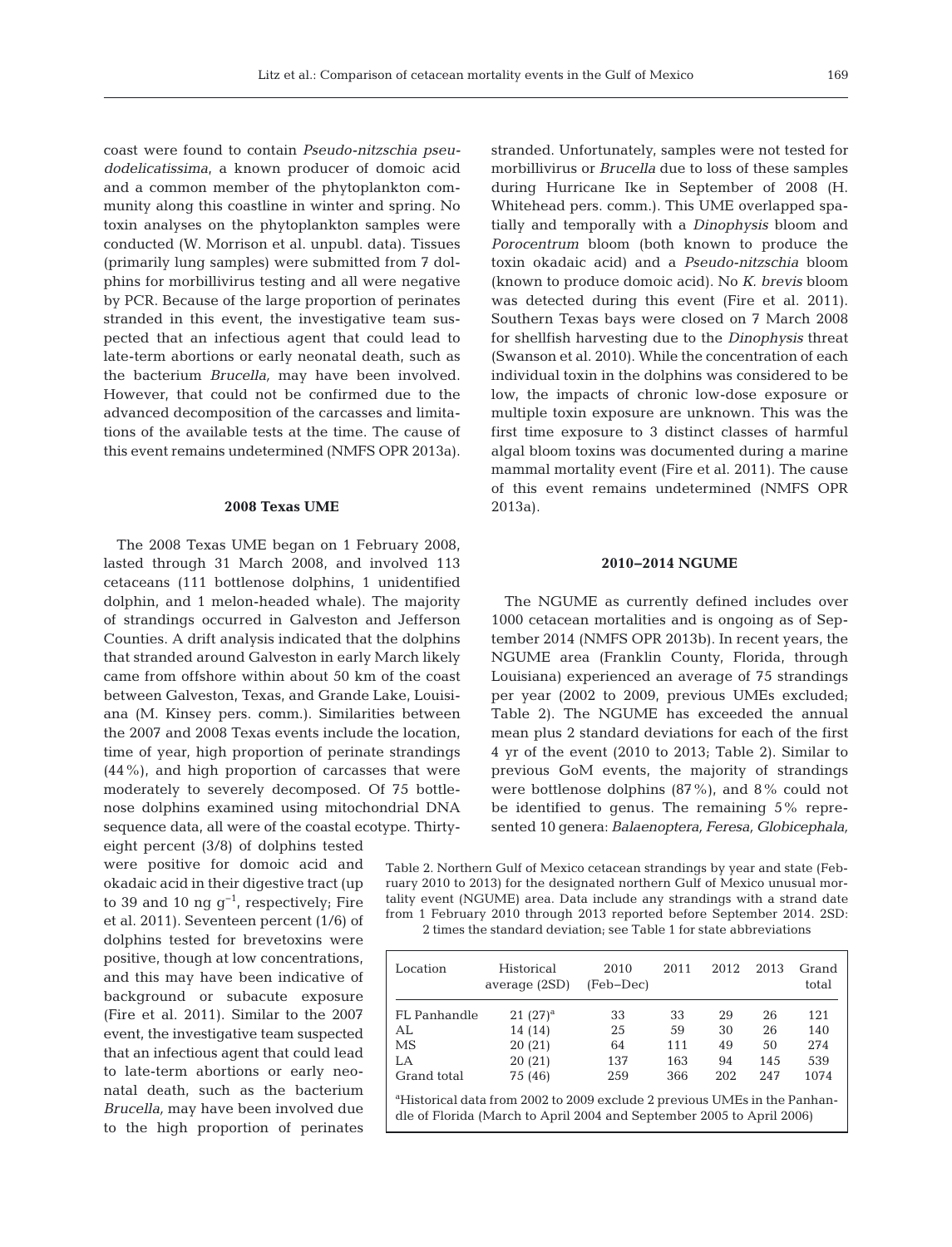*Grampus, Kogia, Mesoplodon, Peponocephala, Physeter, Stenella*, and *Steno*. The 3 most commonly stranded non-*Tursiops* species were *Stenella longirostris* (n = 13), *Stenella frontalis* (n = 13), and *Peponocephala electra* (n = 8).

A breakdown of stranding numbers by state and year for 2010 through 2013 is shown in Table 2. Twenty-five dead bottlenose dolphins were reported in and around Lake Pontchartrain, Louisiana, between 12 March and 16 April 2010 following a single stranding reported there on 15 February 2010. A group of dolphins had been sighted in the lake since 2007, and historically, it had been rare to have reports of any cetacean strandings in Lake Pontchartrain (Barry et al. 2008). The historical stranding rate (mean plus 2 SD, 2002−2009 with previous UMEs excluded) for March and April in the NGUME area was 55 animals, compared to 103 reported strandings in March and April 2010. Following April 2010, Louisiana continued to have higher strandings than the other states both per year and for the first 4 yr combined. NGUME strandings were higher in the second year of the event  $(2011, n = 366)$  than the other years (range 202–259  $yr^{-1}$ ; Table 2). In the spring of 2011, there was a large increase in strandings, particularly of perinates in Mississippi and Alabama. Conversely, the spring 2011 peak in Louisiana was not driven by perinate strandings (Fig. 2). Overall, perinates made up a higher proportion of the bottlenose dolphin strandings in January to April 2011 and 2014 compared to 2010, 2012, and 2013 (Table 1, Fig. 2).

To date, 618 dolphins from the NGUME have been tested, and 616 have been confirmed as the coastal ecotype and 2 as the offshore ecotype using mitochondrial DNA sequence data. A subset of bottlenose dolphins from the Florida Panhandle through Louisiana that stranded during February 2010 through April 2012 were screened for marine biotoxins (brevetoxin, domoic acid, okadaic acid, and saxitoxin). Primarily fecal and gastric samples were submitted, but a few other tissue types were also submitted, including liver  $(n = 9)$  and urine  $(n = 2)$ . A total of 12% (6/50) of dolphins tested through early 2012 for brevetoxin were positive at low levels by ELISA but were below the detection limit or trace by LC-MS (range: 1.9− 16 ng  $q^{-1}$  in fecal or gastric samples), and 8.6% (5/58) of dolphins tested for domoic acid were positive at low levels (range: trace to 43 ng  $g^{-1}$ ). All dolphins tested for okadaic acid  $(n = 10)$  and saxitoxin  $(n = 12)$ were negative. For brevetoxin and domoic acid, the low level concentration cases were spread out geographically (from Louisiana, Mississippi, and Alabama) and temporally (2010 and 2012). None of the dolphin samples were positive for both brevetoxin and domoic acid.



Fig. 2. Strandings per month from February 2010 through 2013, showing all cetaceans (red) compared to the 2000 to 2009 average monthly cetacean strandings (blue) and the unusual mortality event (UME) bottlenose dolphins *Tursiops truncatus* (Tt) <115 cm (green) per state (FL: Florida; AL: Alabama; MS: Mississippi; LA: Louisiana)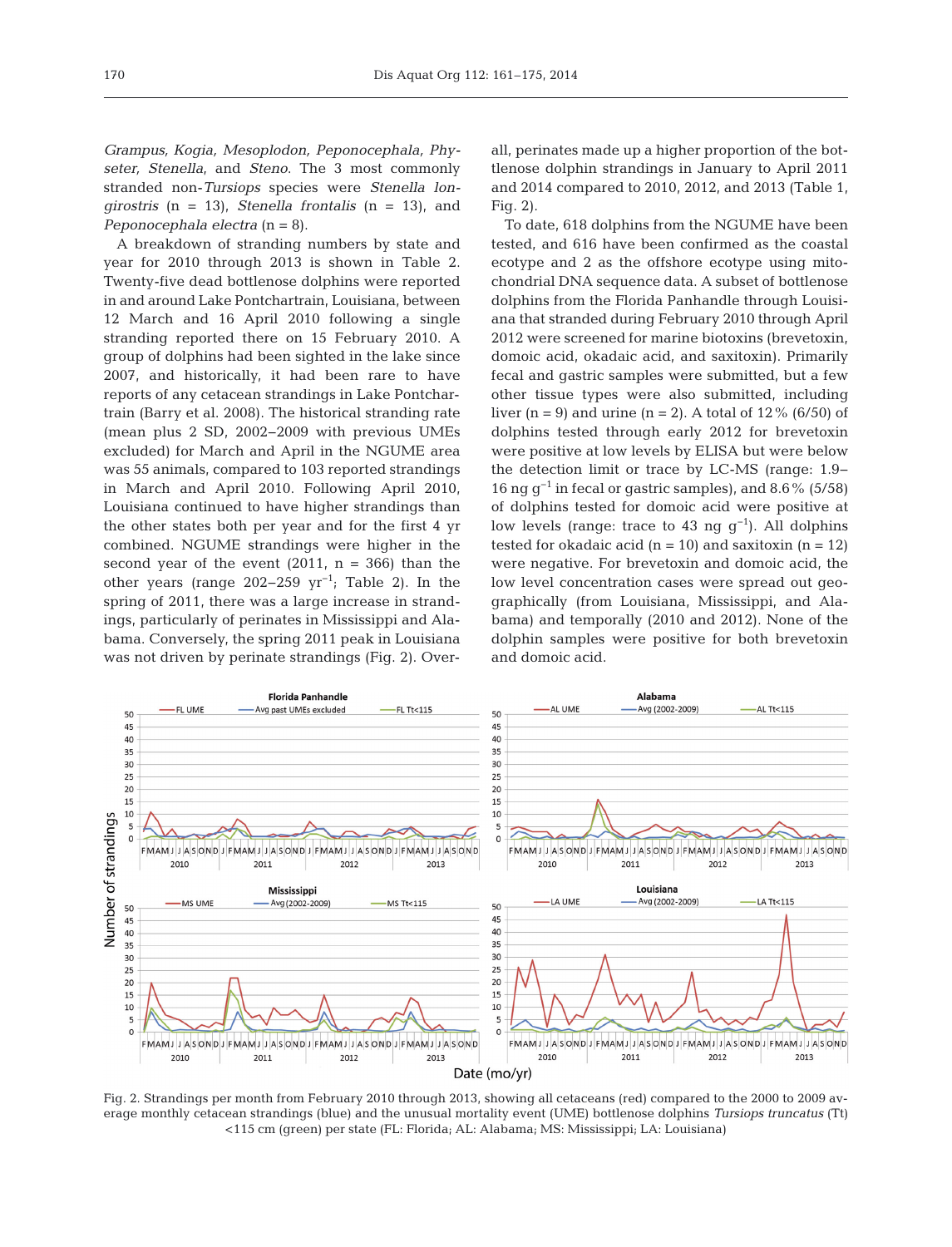Initial screening for morbillivirus was performed using an RT-PCR assay on frozen tissues from 41 fresh dead or moderately decomposed bottlenose dolphins stranded from Alabama through Louisiana during 2010 and 2011. Following the initial screening, an additional 5 animals were selected for testing based on histopathological findings where morbillivirus was suspected. Lung was the most common tissue tested; however, some spleen, brain, and lymph node samples were also submitted, and there was at least 1 positive result for each of the tissue types submitted. In total, samples from 46 dolphins were evaluated for morbillivirus, and 15% (7/46) were positive on PCR and histopathology. Histopathological lesions in all 7 PCR positive cases (6 *Tursiops*, 1 *S. longi rostris*) were consistent with those described in previous dolphin morbillivirus cases (Lipscomb et al. 1996, Schulman et al. 1997). Initial genetic sequencing of the cetacean morbillivirus detected in all 7 dolphins yielded sequences most closely related (99.6− 100% similarity) to dolphin morbillivirus based on a 300 bp segment of the phosphoprotein gene.

## **DISCUSSION**

Prior to 2010, the only cetacean mortality event to span the entire northern GoM region was the Gulfwide 1990 event (Fig. 1), which also had the most dolphin mortalities recorded of any previous GoM event

 $(n = 344;$  Table 1). The average duration of past GoM UMEs was 6 mo. The longest-lasting GoM UME prior to 2010 lasted 17 mo and was due to brevetoxicosis (2005− 2006 CWF UME; Table 1). When all events were plotted by their duration and the number of mortalities recorded, the current event is clearly unique in terms of both its duration and the number of reported strandings (Fig. 3). There is an ex pected relationship between the duration of an event and the number of strandings; however, this correlation for UMEs prior to 2010 is weak (Pearson  $r = 0.32$ ,  $p > 0.3$ ) due to the high variability of these metrics among events. The historically highest event in terms of the number of stranded animals (1990 Gulf) lasted only 5 mo, while the historically longest event (2005−2006 CWF) had fewer stranded dolphins  $(n = 190)$  but lasted 17 mo. The considerable variation in

the intensity and timing of UMEs may reflect differences in the intensity and duration of underlying causes. Under the currently defined boundaries, the NGUME lies well outside of the level of variability in duration and intensity that has been observed in previous GoM UMEs.

Based on comparisons with previous GoM cetacean UMEs and a current morbillivirus epizootic in the Mid-Atlantic (NMFS OPR 2014), initial diagnostic tests for the first 2 yr of the NGUME do not indicate a morbillivirus epizootic as a cause of this UME. Three of 11 past events in the GoM were confirmed or suspected to have morbillivirus as a causal factor. While no cause for the 1990 or 1992 events were officially declared, retrospectively, there was strong suspicion that morbillivirus played a role in the high stranding numbers throughout the early 1990s (Duignan et al. 1996). The only confirmed morbillivirus epizootic (1994 Texas UME) in the GoM involved dolphins with a high prevalence (62%, 29/47) of PCR-positive morbillivirus cases, and dolphins from neighboring states stranding prior to the event had histological evidence of viral infection in addition to positive PCR tests (Lipscomb et al. 1996). These findings are consistent with those from the 1987−1988 east coast die-off in which 97% of the cases tested (35/36) were PCR positive, 52% (49/95) were positive by IHC, and histological evidence of morbillivirus infection was seen (Schulman et al. 1997). Similarly, 96% (215/225) of cases from the ongoing 2013−2014 morbillivirus-



Fig. 3. Mortality events plotted by event duration in months and the number of cetaceans in the event. The northern Gulf of Mexico unusual mortality event (NGUME) is ongoing, and data in this chart include the total cetaceans stranded through 2013 (February 2010 to December 2013). Pan: Florida Panhandle; CWF: central west Florida; Gulf: throughout the Gulf of Mexico; TX: Texas; MS: Mississippi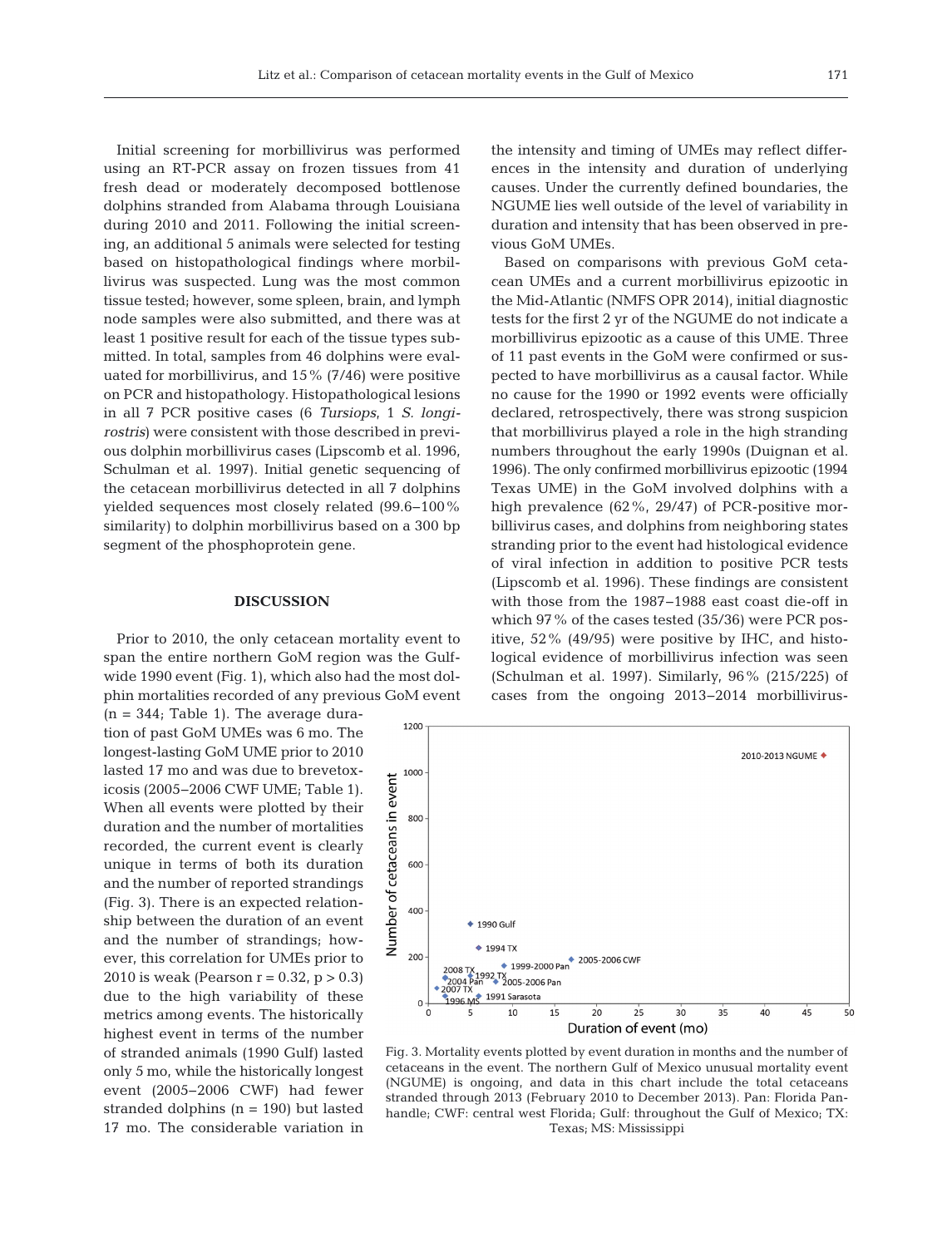associated east coast die-off are positive for morbillivirus by either PCR and/or IHC methods (NMFS OPR 2014). The percentage of PCR positive morbillivirus cases for the first 2 yr of the NGUME is only 15% (7/46). Current evidence does not indicate an active morbillivirus epizootic as a cause of the first 2 yr of the NGUME.

Similarly, brevetoxicosis is unlikely a primary cause of the first 2 yr of the NGUME. Brevetoxicosis was the confirmed cause of 4 previous cetacean UMEs in the GoM, all in Florida between 1999 and 2006 (Table 1; Twiner et al. 2012, NMFS OPR 2013a). Brevetoxicosis events in the past typically involved deaths of dolphins across all age classes, were often concurrent with algal blooms and/or mortalities of other species, and had high toxin levels in dolphin samples or exposure routes (prey or water) (Flewelling et al. 2005, Twiner et al. 2012). Brevetoxin UMEs demonstrated a high prevalence (range of 52 to 100%) of tested dolphins positive for brevetoxin (Table 2). Only 12% of dolphins screened for biotoxins from the first 2 yr of the NGUME were positive for brevetoxin and 8.5% for domoic acid. Levels of both were low and in fact similar to those measured in live, free-swimming dolphins in Sarasota Bay (Twiner et al. 2011). These levels are considerably lower than levels detected during previous brevetoxin-related UMEs (Twiner et al. 2012) and may be indicative of background exposure (Fire et al. 2011). In addition, the positive cases were spread out spatially and temporally over the 2 yr tested. This differs from the past events where the positive cases tend to be more clustered in both time and space. The low prevalence of positive cases and low concentrations of brevetoxins measured do not support brevetoxicosis as a major contributor to the mortalities of the first 2 yr of the NGUME.

Two previous events, the 2007 and 2008 Texas UMEs, had a high proportion of stranded perinates, similar to the spring of 2011 during the NGUME. However, unlike the NGUME, both of these prior UMEs were short in duration. While high levels of domoic acid have been associated with premature parturition in pinnipeds, the levels found in dolphins from these events have been low compared to those found with acute toxicosis (Scholin et al. 2000, Goldstein et al. 2009). Evidence does not suggest that domoic acid has played a role in perinatal loss in these GoM cetacean events. *Brucella* or other infectious disease causing low neonatal survival and lateterm abortions were suspected to be involved in the 2007 and 2008 events. The involvement of *Brucella*, however, could not be confirmed because of the decomposition of the carcasses and lack of appropriate and validated diagnostic tests at that time. *Brucella* is a known cause of late-term abortions in dolphins and has been shown to cause skin, joint, and brain lesions in non-perinatal cetaceans (Miller et al. 1999, Guzmán-Verri et al. 2012). While *Brucella* has been confirmed in many marine mammal species globally, to date it has not been confirmed as causing epizootics or die-offs in marine mammals, including dolphins. *Brucella* testing for the NGUME is ongoing (NMFS OPR 2013b) as of September 2014. Additional analyses will be needed to further understand the potential role of *Brucella* in the NGUME.

Among previous cetacean GoM UMEs, 2 included environmental influences as possible contributing factors. Low salinity due to heavy rainfall and associated runoff of land-based pesticides were identified as potential contributing factors to the 1992 Texas UME, in addition to possible morbillivirus exposure (Duignan et al. 1996, Colbert et al. 1999). Early in the 1990 Gulf-wide mortality event, a mass stranding of 26 dolphins occurred in East Matagorda Bay, where the bay had frozen over for 2.5 d during the previous month (Miller 1992). In addition, an analysis of Texas stranding data from 1986 to 1990 found an inverse relationship between spring stranding numbers and winter sea surface temperature, with the coldest winter (1989−1990) preceding the highest spring strandings (1990) (Hansen 1992). While cold weather and morbillivirus are indicated as possible contributing factors to the 1990 mortalities, the overall cause of this event was undetermined (Hansen 1992). Low air and water temperatures occurred in the spring of 2010 throughout the GoM prior to and during the start of the NGUME. Fish kills associated with cold water were reported in some bays, estuaries, and shallow water areas throughout the Gulf during early 2010 (Carmichael et al. 2012, FWCC 2013, E. Cotton pers. comm.). In January 2010, there was a severe sea turtle cold stunning event in Florida, including the Florida Panhandle (Avens et al. 2012). In addition, from February through April 2010, a portion of the increase in dolphin strandings was due to the atypical strandings in Lake Pontchartrain, Louisiana, concurrent with lower than average salinity in the lake (USGS 2013). Thus, a large part of the increased dolphin strandings in the early spring of 2010 may have been due to a distinct and temporary event in volving a combination of cold temperatures and low salinity. In addition to the spring of 2010, Carmichael et al. (2012) suggested that a cold and freshwater event centered on Mobile Bay, Alabama, may have played a role in mortalities observed during the spring of 2011. While portions of the NGUME may be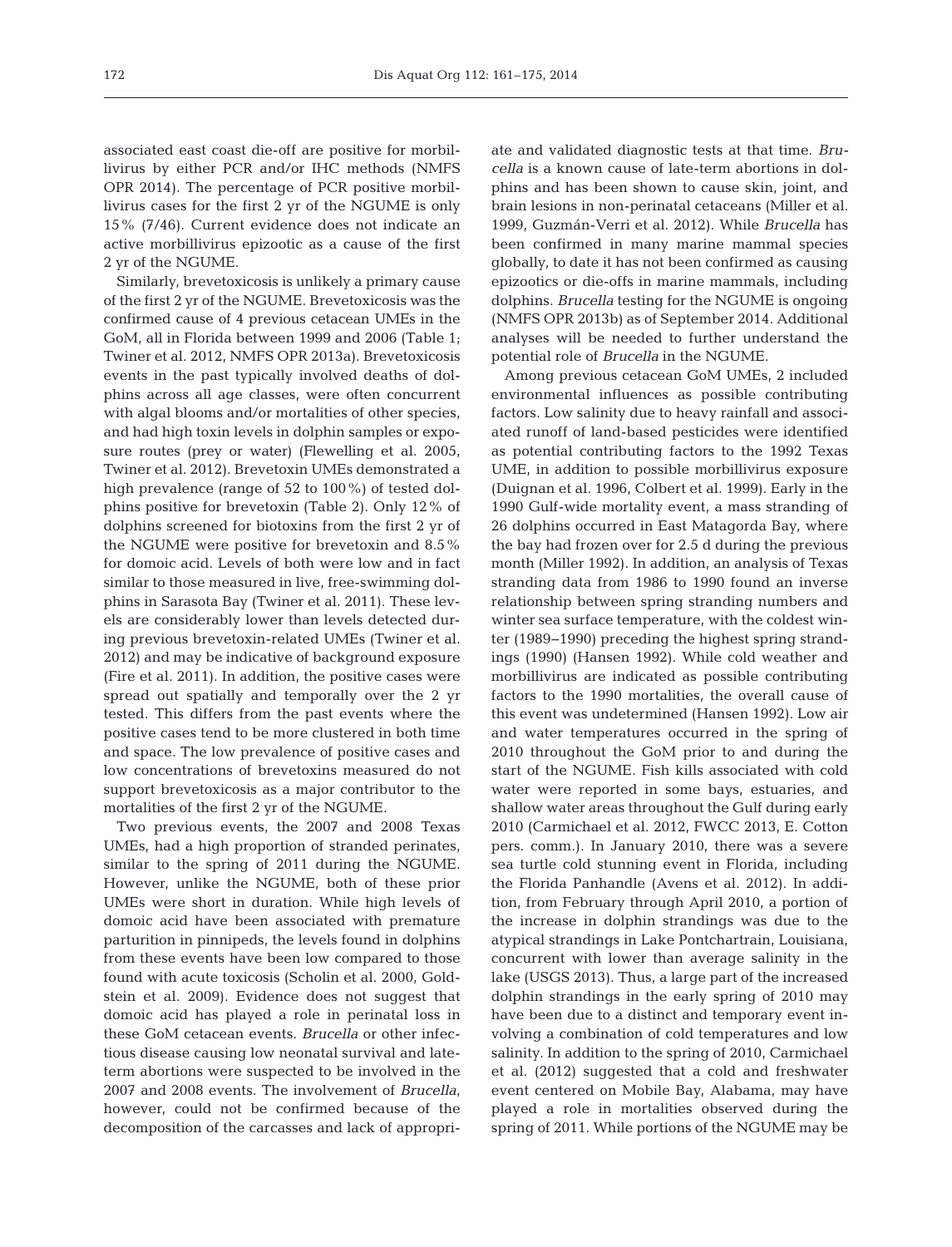correlated with cold weather and/or low-salinity events, the long duration of the event and the continued high levels of mortalities beyond winter and spring of each year indicate that freshwater and cold water exposure alone were unlikely primary causes for the ongoing NGUME.

The number of strandings recorded can be influenced by the level of stranding network activity as well as public awareness and reporting. Increased reporting by oil spill responders following the DWH oil spill has been raised as a factor that may have increased the detection of strandings following April 2010. If the increase in reported strandings during the NGUME was primarily driven by better detection during the oil spill response and/or increased public awareness, the number of reported strandings should have been highest immediately following the spill in the summer and fall of 2010, when in fact they were higher throughout 2011. While increased effort can be difficult to quantify, future analyses as part of the ongoing UME investigation will continue to take effort into consideration.

The cause of the NGUME remains undetermined, and the investigation was ongoing as of September 2014. As the UME investigation continues, it is possible that the regional extent, duration, and the number of animals associated with the event will be reevaluated and spatial and temporal boundaries may be redefined based on new information and analyses. For example, the Florida Panhandle region was initially included in the NGUME because of elevated stranding rates in March and April 2010; however, the stranding rates in the Panhandle did not remain elevated throughout the event (Table 2, Fig. 2). There are also demographic differences within this event, with strandings in Mississippi and Alabama largely driven by perinates, particularly in the spring of 2011, whereas strandings in Louisiana are not primarily driven by perinates (Fig. 2). For these reasons, a statistical analysis of the bottlenose dolphin strandings to identify distinct demographic, temporal, and spatial clusters within the event has been undertaken and will be reported separately (Venn- Watson et al. in press). This event is complex and comparisons to historical events indicate that the characteristics of the NGUME are unique. In addition to being longer in duration, the 2 most common causes of past GoM events, morbillivirus and brevetoxin, do not appear to be significant factors during at least the first 2 yr of the NGUME. The potential effects of multiple or cumulative factors, including environmental influences, *Brucella*, and the DWH oil spill, will continue to be investigated.

*Acknowledgements*. We thank past and present members of the Working Group for Marine Mammal Unusual Mortality Events, those who served on UME Investigative Teams, and the following individuals who played critical roles in UME investigations, managed and validated regional stranding data, and/or reviewed early drafts of this manuscript: Nélio Barros (deceased), Gregory Bossart, Daniel Cowan, Laura Aichinger Dias, Laura Engleby, Ruth Ewing, Deborah Fauquier, Michelle Fleetwood, Leanne Flewelling, Sarah Freidel, Amanda Frick, Joseph Gaydos, Larry Hansen, Wayne Hoggard, Michael Kinsel, Jan Landsberg, Tod Leighfield, Thomas Lipscomb, Gretchen Lovewell, Lauren Noble, Wendy Noke, Hendrik Nollens, Nicole O'Brien, Gina Rappucci, Carlos Romero, David Rotstein, Susan Sanchez, Trevor Spradlin, Megan Stolen, Raymond Tarpley, Michael Twiner, Frances Van Dolah, Stephanie Venn-Watson, Janet Whaley, and Dean Wilkinson. This work could not have been conducted without the tireless efforts of the Marine Mammal Stranding Network. We also acknowledge the efforts of the entire Gulf of Mexico Marine Mammal Stranding network past and present, including staff and volunteers of the following agencies: Audubon Aquarium of the Americas, Alabama Marine Mammal Stranding Network/Spring Hill College/Marterra Foundation, Amber Lake Wildlife Refuge, Apalachicola National Estuarine Research Reserve, Clearwater Marine Aquarium, Dauphin Island Sea Lab, Eglin Air Force Base Natural Resources, Emerald Coast Wildlife Refuge/The Stranding Center Inc., Florida Aquarium, Florida DEP/FMRI/FWCC, FWCC Marine Mammal Pathobiology Lab, Gulf Coast Research Laboratory − USM, Gulf Island National Seashore, GulfWorld Marine Park, Hubbs-Seaworld Research Institute, Institute for Marine Mammal Studies/Marine Life Oceanarium, Louisiana De partment of Wildlife and Fisheries, Louisiana Marine Mammal Stranding Network, Marine Wildlife Response, Mc - Neese State University, Mississippi Department of Marine Resources, Mote Marine Laboratory, National Park Service, National Marine Fisheries Service, St. Joseph Peninsula State Park, Southwest Florida Marine Mammal Stranding Network, Texas Marine Mammal Stranding Network, and Tyndall Air Force Base. Past and present UME investigations have been generally funded through the NOAA MMHSRP program, the UME Contingency Fund established by the US Congress in 1992, and the John H. Prescott Marine Mammal Rescue Assistance Grant Program. A portion of the NGUME analyses were funded by NOAA and BP as part of the 'Deepwater Horizon' oil spill Natural Resource Damage Assessment.

### LITERATURE CITED

- ▶ [Avens L, Goshe LR, Harms CA, Anderson ET and others \(2012\)](http://dx.doi.org/10.3354/meps09720) Population characteristics, age structure, and growth dynamics of neritic juvenile green turtles in the northeastern Gulf of Mexico. Mar Ecol Prog Ser 458:213-229
	- Barry KP, Gorgone AM, Mase B (2008) Lake Pontchartrain, Louisiana − bottlenose dolphin survey summary. NOAA, NMFS, SEFSC, Protected Resources and Biodiversity Division, Contribution PRBD 08/09-01. Available at www. sefsc.noaa.gov/P\_QryLDS/QueryDocuments.jsp?
- ▶ [Carmichael RH, Graham W, Aven A, Worthy G, Howden S](http://dx.doi.org/10.1371/journal.pone.0041155) (2012) Were multiple stressors a 'perfect storm' for Northern Gulf of Mexico bottlenose dolphins in 2011? PLoS ONE 7:e41155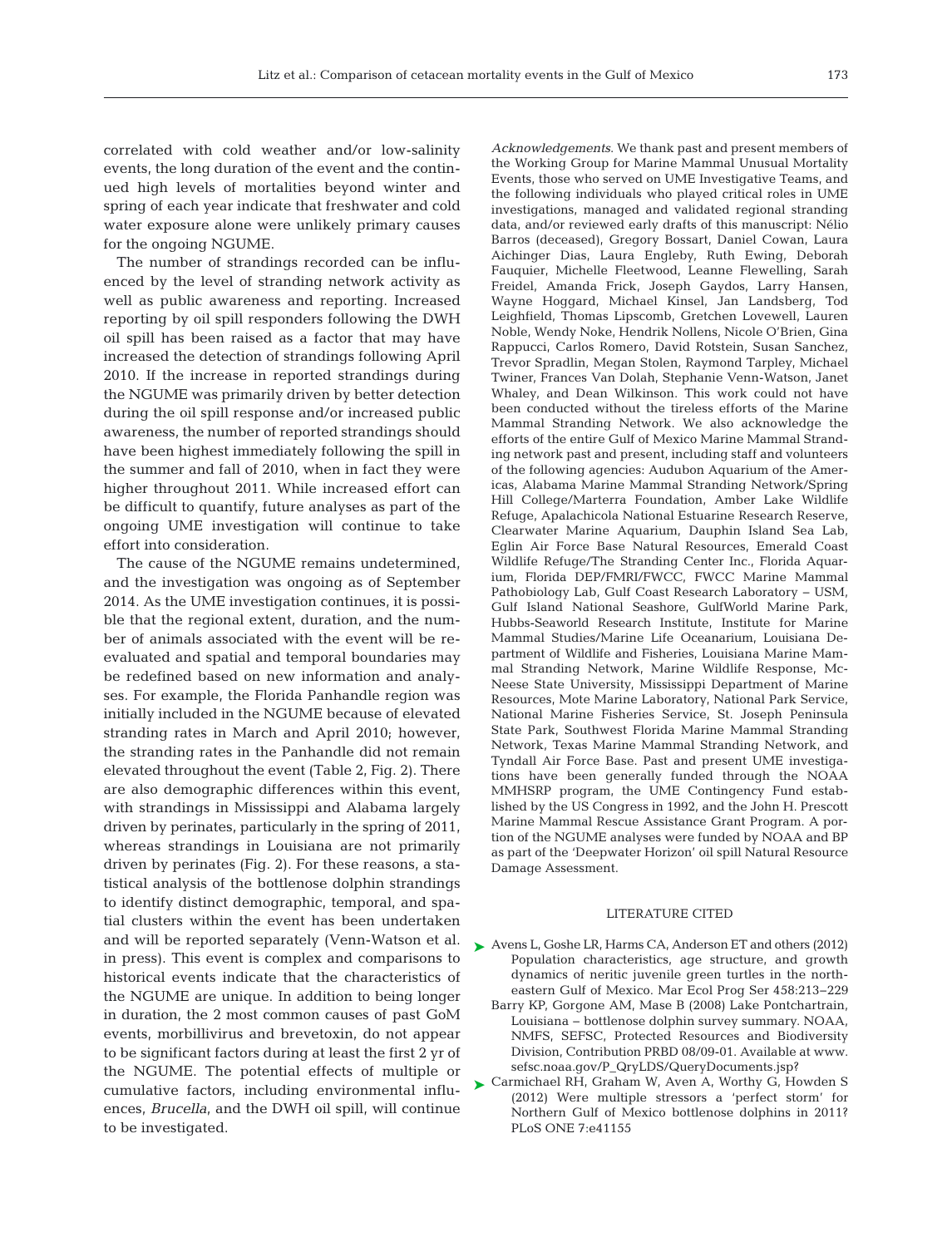- Colbert AA, Scott GI, Fulton MH, Wirth EF and others (1999) phins along the mid-Texas coastal bay ecosystem during 1992. Tech Rep NMFS 147. NOAA, US Department of Commerce, Seattle, WA. Available at www.sefsc.noaa. gov/P\_QryLDS/QueryDocuments.jsp?
- ► [Duignan PJ, House C, Odell DK, Wells RS and others \(1996\)](http://dx.doi.org/10.1111/j.1748-7692.1996.tb00063.x) Morbillivirus infection in bottlenose dolphins: evidence for recurrent epizootics in the western Atlantic and Gulf of Mexico. Mar Mamm Sci 12: 499−515
	- Fauquier DA, Flewelling LJ, Landsberg JH, Barros NB, Gannon JG, Wells RS (2007) Investigating brevetoxininduced mortality in bottlenose dolphins stranded in Central West Florida. Prescott Grant NA06NMF4390161 Final Report. Available at https://dspace.mote.org/dspace/ bitstream/2075/2313/1/MTR%201222.pdf
- ► [Fauquier DA, Flewelling LJ, Maucher J, Keller M and others](http://dx.doi.org/10.7589/2011-09-270) ► [Mattson MC, Mullin KD, Ingram GW, Hoggard W \(2006\)](http://dx.doi.org/10.1111/j.1748-7692.2006.00057.x) (2013a) Brevetoxicosis in seabirds naturally exposed to *Karina brevis* blooms in central west Florida. J Wildl Dis 49: 246−260
- ▶ [Fauquier DA, Flewelling LJ, Maucher J, Manire CA and](http://dx.doi.org/10.1638/2012-0164R.1) others (2013b) Brevetoxin in blood, biological fluids, and tissues of sea turtles naturally exposed to *Karina brevis* blooms in central west Florida. J Zoo Wildl Med 44: 364−375
	- Fire SE, Flewelling LJ, Wang Z, Narr J, Henry MS, Pierce RH, Wells RS (2008) Florida red tide and brevetoxins: association and exposure in live resident bottlenose dolphins (*Tursiops truncatus*) in the eastern Gulf of Mexico, USA. Mar Mamm Sci 24: 831−844
- ▶ [Fire SE, Wang Z, Byrd M, Whitehead HR, Paternoster J,](http://dx.doi.org/10.1016/j.hal.2010.12.001) Morton SL (2011) Co-occurrence of multiple classes of harmful algal toxins in bottlenose dolphin (*Tursiops trun-*Texas, USA. Harmful Algae 10:330-336
- ► [Fire SE, Pruden J, Couture D, Wang Z and others \(2012\)](http://dx.doi.org/10.3354/meps09768) Saxitoxin exposure in an endangered fish: association of a shortnose sturgeon mortality event with a harmful algal bloom. Mar Ecol Prog Ser 460: 145−153
- ► [Flewelling LJ, Naar JP, Abbott JP, Baden DG and others](http://dx.doi.org/10.1038/nature435755a) (2005) Red tides and marine mammal mortalities. Nature 435: 755−756
	- FWCC (Florida Fish and Wildlife Conservation Commission) (2005) Florida Fish and Wildlife Conservation Commission *Karenia brevis* archived status maps. Available at www. flickr.com/photos/myfwc/sets/72157635398013168/page 2/ (accessed 3 Nov 2014)
	- FWCC (2013) Florida Fish and Wildlife Conservation Commission Fish Kill Database. Available at http://research. myfwc.com/fishkill/ (accessed 19 July 2013)
- [Gannon DP, Berens McCabe EJ, Camilleri SA, Gannon JG](http://dx.doi.org/10.3354/meps07853) ➤ and others (2009) Effects of *Karenia brevis* harmful algal blooms on nearshore fish communities in southwest Florida. Mar Ecol Prog Ser 378: 171−186
	- Gaydos JK (2006) Bottlenose dolphins and brevetoxins: a coordinated research and response plan. Tech Memo NMFS-OPR-32. NOAA, US Department of Commerce, Silver Spring, MD
- ► [Goldstein T, Zabka TS, DeLong RL, Wheeler EA and others](http://dx.doi.org/10.7589/0090-3558-45.1.91) (2009) The role of domoic acid in abortion and premature parturition of California sea lions (*Zalophus californianus*) on San Miguel Island, California. J Wildl Dis 45:91-108
	- Gulland FMD (2006) Review of the Marine Mammal Unusual Mortality Event Response Program of the National Marine Fisheries Service. Tech Memo NMFS-OPR-33. NOAA,

US Department of Commerce, Silver Spring, MD

- Investigation of unusual mortalities of bottlenose dol- Suzmán-Verri C, González-Barrientos R, Hernández-Mora G, Morales JA, Baquero-Calvo E, Chaves-Olarte E, Moreno E (2012) *Brucella ceti* and brucellosis in ceta ceans. Front Cell Infect Microbiol 2:3
	- Hansen LJ (1992) Report on investigation of 1990 Gulf of Mexico bottlenose dolphin strandings. NOAA-NMFS-SEFSC Contribution: MIA-92/93-21. NOAA/NMFS/ SEFSC, Miami, FL
	- [Lipscomb TP, Schulman FY, Moffett D, Kennedy S \(1994\)](http://dx.doi.org/10.7589/0090-3558-30.4.567) ➤ Morbilliviral disease in Atlantic bottlenose dolphins *(Tursiops truncatus)* from the 1987–1988 epizootic. J Wildl Dis 30:567-571
	- ► [Lipscomb TP, Kennedy S, Moffett D, Krafft A and others](http://dx.doi.org/10.1177/104063879600800302) (1996) Morbillivirus epizootic in bottlenose dolphins of the Gulf of Mexico. J Vet Diagn Invest 8: 283−290
	- Age structure and growth of the bottlenose dolphin *(Tursiops truncatus)* from strandings in the Mississippi Sound Region of the north-central Gulf of Mexico from 1986− 2003. Mar Mamm Sci 22:654-666
	- ▶ [Maucher JM, Briggs L, Podmore C, Ramsdell JS \(2007\)](http://dx.doi.org/10.1021/es0612605) Optimization of blood collection card method/enzymelinked immunoassay for monitoring exposure of bottlenose dolphin to brevetoxin-producing red tides. Environ Sci Technol 41:563-567
		- Mead JG, Potter CW (1995) Recognizing two populations of the bottlenose dolphin *(Tursiops truncatus)* off the Atlantic coast of North America: morphological and ecological considerations. IBI Rep 5:31-44
		- Miller WG (1992) An investigation of bottlenose dolphin *Tursiops truncatus* deaths in east Matagorda Bay, Texas, January 1990. Fish Bull 90: 791−797
- *catus*) stranding during an unusual mortality event in  $\triangleright$  [Miller WG, Adams LG, Ficht TA, Cheville NF and others](http://www.ncbi.nlm.nih.gov/entrez/query.fcgi?cmd=Retrieve&db=PubMed&list_uids=10367651&dopt=Abstract) (1999) *Brucella*-induced abortions and infection in bottlenose dolphins (*Tursiops truncatus*). J Zoo Wildl Med 30: 100−110
	- MMC (Marine Mammal Commission) (1996) Marine Mammal Commission Annual Report to Congress 1996. Available at www.mmc.gov/reports/annual/pdf/1996annualreport.pdf
	- ► [Naar J, Bourdelais A, Tomas C, Kubanek J and others \(2002\)](http://dx.doi.org/10.1289/ehp.02110179) A competitive ELISA to detect brevetoxins from *Karenia brevis* (formerly *Gymnodinium breve*) in seawater, shellfish, and mammalian body fluid. Environ Health Perspect 110:179-185
		- NMFS OPR (National Marine Fisheries Service Office of Protected Resources) (2013a) Marine mammal unusual mortality events. Available at www.nmfs.noaa.gov/pr/ health/mmume/ (accessed 19 July 2013)
		- NMFS OPR (2013b) 2010-2014 Cetacean unusual mortality event in northern Gulf of Mexico. Available at www. nmfs.noaa.gov/pr/health/mmume/cetacean\_gulfofmexico 2010.htm
		- NMFS OPR (2013c) 2011-2012 Bottlenose dolphin unusual mortality event in Texas. Available at www. nmfs. noaa. gov/ pr/health/mmume/bottlenosedolphins\_texas.htm (accessed 19 July 2013)
		- NMFS OPR (2014) 2013-2014 Mid-Atlantic bottlenose dolphin UME investigation results. Available at www. nmfs. noaa.gov/pr/health/mmume/midatldolphins2013\_results .htm (accessed 20 May 2014)
		- NOAA (National Oceanic and Atmospheric Administration) (2004) Interim report on the bottlenose dolphin *(Tursiops truncatus)* unusual mortality event along the panhandle